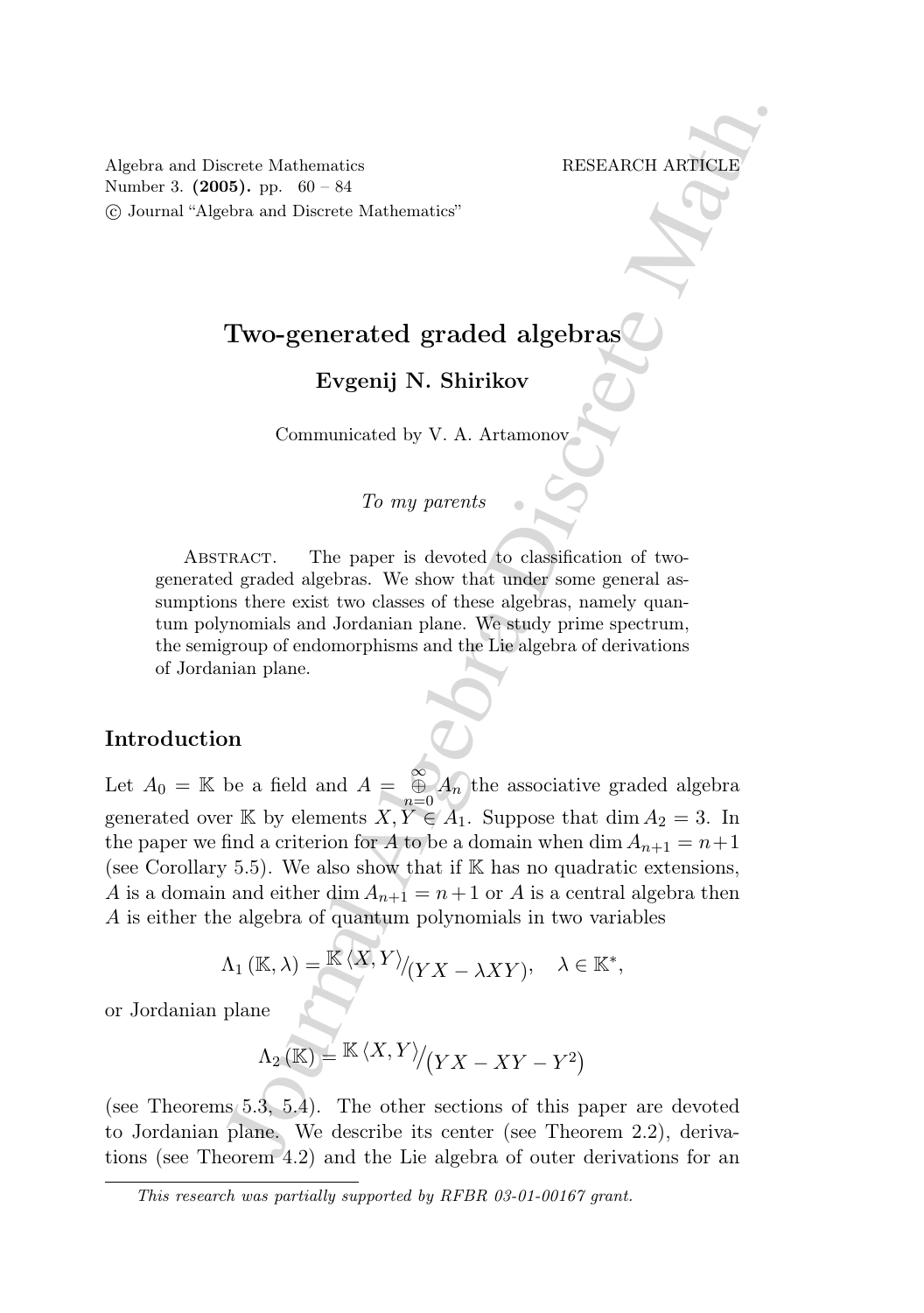E. N. SHIRIKOV<br>
IE. N. SHIRIKOV<br>
IK. SUR (see Theorems 4.6, 4.10, 4.16, 4.20, 4.23). In the like grow describe prime genetrum (see Theorem 2.4), the group<br>
morphisms (see Theorem 3.1), the endomorphisms with non-tri-<br>
els arbitrary field  $\mathbb K$  (see Theorems 4.6, 4.10, 4.16, 4.20, 4.23). In the case  $char\mathbb{K} = 0$  we describe prime spectrum (see Theorem 2.4), the group of automorphisms (see Theorem 3.1), the endomorphisms with non-trivial kernels (see Proposition 3.2). Similar problems for quantum polynomials have been considered by V. A. Artamonov [1]. Some properties of quantum polynomials are also considered in details in [4]. Note that a study of non-commutative graded algebras is motivated by non-commutative algebraic geometry [6].

The author is grateful to professor V. A. Artamonov for constant attention to this work and useful discussions.

### 1. Definitions

Definition 1.1. The single parameter algebra of quantum polynomials in two variables over K is the K-algebra  $\Lambda_1(\mathbb{K}, \lambda)$ ,  $\lambda \in \mathbb{K}^*$ , given by generators X and Y and defining relation  $Y X = \lambda XY$ , i.e.  $\Lambda_1\left(\mathbb{K},\lambda\right)\,=\, \frac{\mathbb{K}\left\langle X,Y\right\rangle}{\left\langle YX-\lambda XY\right\rangle}.$  Jordanian plane over  $\mathbb{K}\,$  is the K−algebra  $Λ_2$ (K) given by generators X and Y and defining relation  $YX=XY+Y^2$ , i.e.  $\Lambda_2(\mathbb{K})=\frac{\mathbb{K}\langle X,Y\rangle}{\langle YX-XY-Y^2\rangle}.$ 

**Proposition 1.2.** The basis of  $\Lambda_2(\mathbb{K})$  is  $\{X^iY^j|i,j\in\mathbb{N}_0\}$ . In particular,

$$
Y^{m}X^{n} = \sum_{l=0}^{n} {n \choose l} \frac{(m+n-l-1)!}{(m-1)!} X^{l}Y^{m+n-l}, \qquad m, n \in \mathbb{N},
$$

and  $\Lambda_2$  (K) is a domain.

*Proof.* 1. We claim that the monomials  $X^{\bullet}Y^{\bullet}$  are linear independent. Let us consider the linear space  $L = \langle U^i V^j | i, j \in \mathbb{N}_0 \rangle$  with basis  $U^{\bullet}V^{\bullet}$ . Denote by  $\rho : \Lambda_2(\mathbb{K}) \to \mathcal{L}(L)$  the linear map such that

$$
\rho(X) (U^{m}V^{n}) = U^{m+1}V^{n}, \quad \rho(Y) (V^{n}) = V^{n+1},
$$
  

$$
\rho(Y) (U^{m+1}V^{n}) = \rho(Y) \rho(Y) (U^{m}V^{n}) + \rho(X) \rho(Y) (U^{m}V^{n}),
$$

 $m, n \in \mathbb{N}_0$ . We shall check that the map  $\rho$  is well defined. It is enough to prove that  $\rho(Y)$   $(U^m V^n) \subseteq \langle U^i V^j | i \leq m \rangle$  for  $m \in \mathbb{N}$  and  $n \in \mathbb{N}_0$ . We shall proceed by induction on m. If  $m = 1$ , then

$$
\rho(Y)(UV^{n}) = V^{n+2} + UV^{n+1} \subseteq \langle U^{i}V^{j} | i \leq 1 \rangle.
$$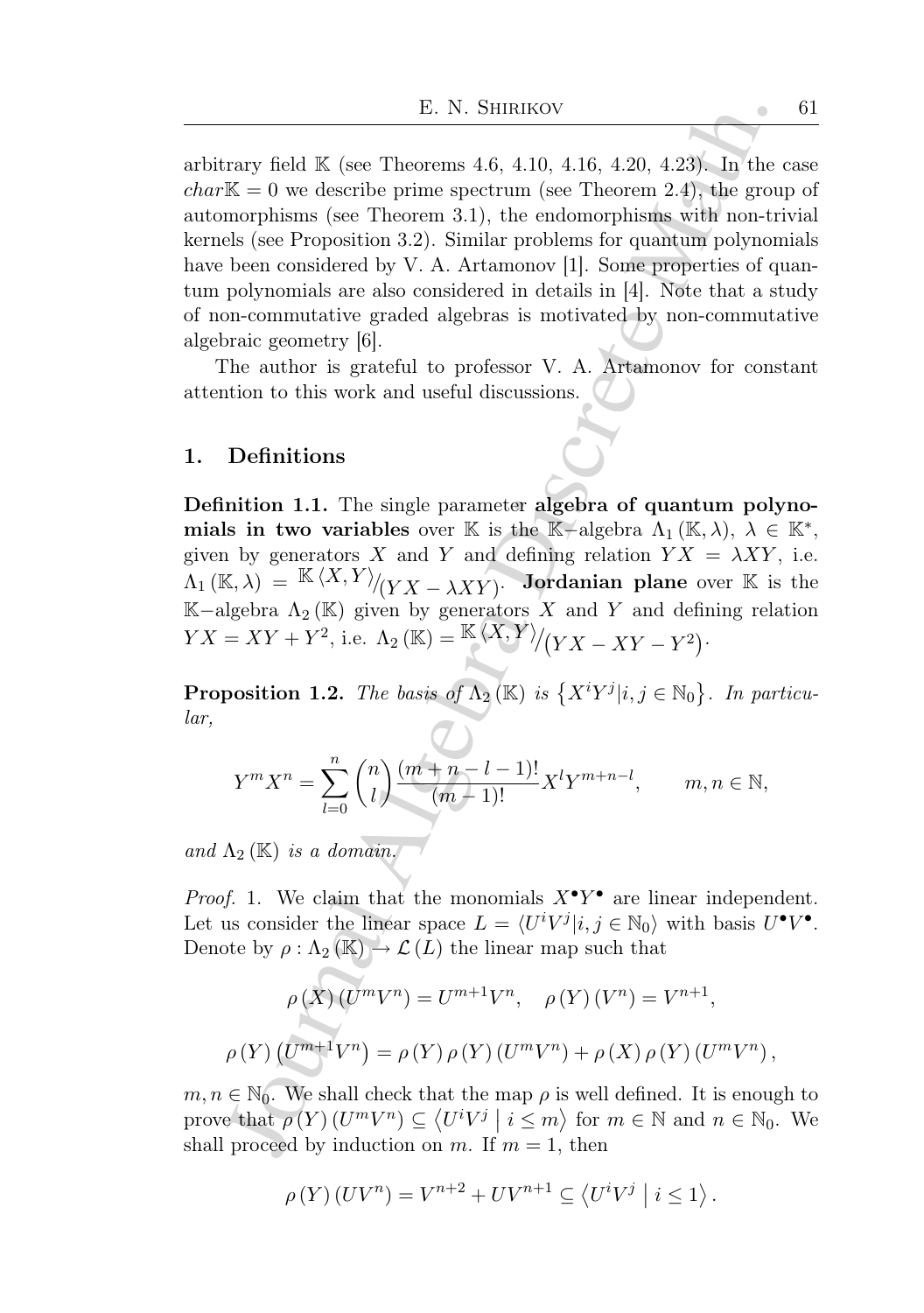We now assume that  $\rho(Y)(U^mV^n) \subseteq \langle U^iV^j \mid i \leq m \rangle$  for all  $m = 0, ..., l$ . If  $m = l + 1$ , then by the inductive assumption we have

Two-GENERALED GRADED ALGEBRAS  
\ne now assume that 
$$
\rho(Y) (U^m V^n) \subseteq \langle U^i V^j | i \leq m \rangle
$$
 for all  $m = 0, ..., l$ ;  
\n $m = l + 1$ , then by the inductive assumption we have  
\n $\rho(Y) (U^{l+1}V^n) = \rho(Y) \rho(Y) (U^l V^n) + \rho(X) \rho(Y) (U^l V^n)$   
\n $= \rho(Y) (\sum_{i \leq l, j} \alpha_{ij} U^i V^j) + \rho(X) (\sum_{i \leq l, j} \alpha_{ij} U^i V^j)$   
\n $= \sum_{i \leq l, j} \alpha_{ij} \sum_{i' \leq i, j'} \delta_{ij'j'} U^{i'} V^{j'} + \sum_{i \leq l, j} \alpha_{ij} U^{i+1} V^j \subseteq \langle U^i V^j | i \leq l + 1 \rangle$ .  
\nthus, the linear map  $\rho$  is well defined and  
\n $\rho(Y) \rho(X) = \rho(X) \rho(Y) + \rho(Y) \rho(Y)$ .  
\nfact, for basic elements we have  
\n $\rho(Y) \rho(X) (U^m V^n) = \rho(Y) (U^{m+1}V^n)$   
\n $= \rho(X) \rho(Y) (U^m V^n) + \rho(Y) \rho(Y) (U^m V^n)$ .  
\nthus,  $\rho$  is an algebra homomorphism. Note that  
\n $\rho\left(X^m Y^d\right)(1) = U^m V^d$ .  
\n  
\naw assume that monomials  $X^*Y^*$  are linear dependent, i.e.  
\n $\sum_{i,j} \alpha_{ij} X^i Y^j = 0$   
\n: some coefficients  $\alpha_{ij} \in \mathbb{K}$ . Then  
\n $\sum_{i,j} \alpha_{ij} U^i V^j = \sum_{i,j} \alpha_{ij} \rho(X^i) \rho(Y^j) (1) = 0$ ,  
\nwhich is impossible since the monomials  $U^*V^*$  are linear independent,  
\n, the monomials  $X^*Y^*$  span  $\Lambda_2(\mathbb{K})$ . It is enough to  
\neck that  $Y^m X^n = \sum_{i=0}^n {n \choose i} \frac{(m_{n-1}-1)!}{(m-1)!} X^l Y^{m+n-l}$  for all  $m, n \in$ 

.

Thus, the linear map  $\rho$  is well defined and

$$
\rho(Y) \rho(X) = \rho(X) \rho(Y) + \rho(Y) \rho(Y).
$$

In fact, for basic elements we have

$$
\rho(Y)\rho(X)(U^mV^n) = \rho(Y)(U^{m+1}V^n)
$$
  
=  $\rho(X)\rho(Y)(U^mV^n) + \rho(Y)\rho(Y)(U^mV^n)$ .

Thus,  $\rho$  is an algebra homomorphism. Note that

$$
\rho\left(X^m Y^d\right)(1) = U^m V^d.
$$

Now assume that monomials  $X^{\bullet}Y^{\bullet}$  are linear dependent, i.e.

$$
\sum_{i,j}\alpha_{ij}X^iY^j=0
$$

for some coefficients  $\alpha_{ij} \in \mathbb{K}$ . Then

$$
\sum_{i,j} \alpha_{ij} U^i V^j = \sum_{i,j} \alpha_{ij} \rho\left(X^i\right) \rho\left(Y^j\right) (1) = 0,
$$

which is impossible since the monomials  $U^{\bullet}V^{\bullet}$  are linear independent. So, the monomials  $X^{\bullet}Y^{\bullet}$  are linear independent too.

2. We claim that the monomials  $X^{\bullet}Y^{\bullet}$  span  $\Lambda_2(\mathbb{K})$ . It is enough to check that  $Y^m X^n = \sum_{l=0}^n \binom{n}{l}$ l  $\left(\frac{(m+n-l-1)!}{(m-1)!}X^{l}Y^{m+n-l} \right)$  for all  $m, n \in \mathbb{N}$ . We shall proceed by induction on n. If  $n = 1$ , then an easy induction on m shows that  $Y^m X = XY^m + mY^{m+1}$ ,  $m \in N$ . Assume that for  $n = l$  our statement is holds. If  $n = l + 1$ , then using the inductive assumption and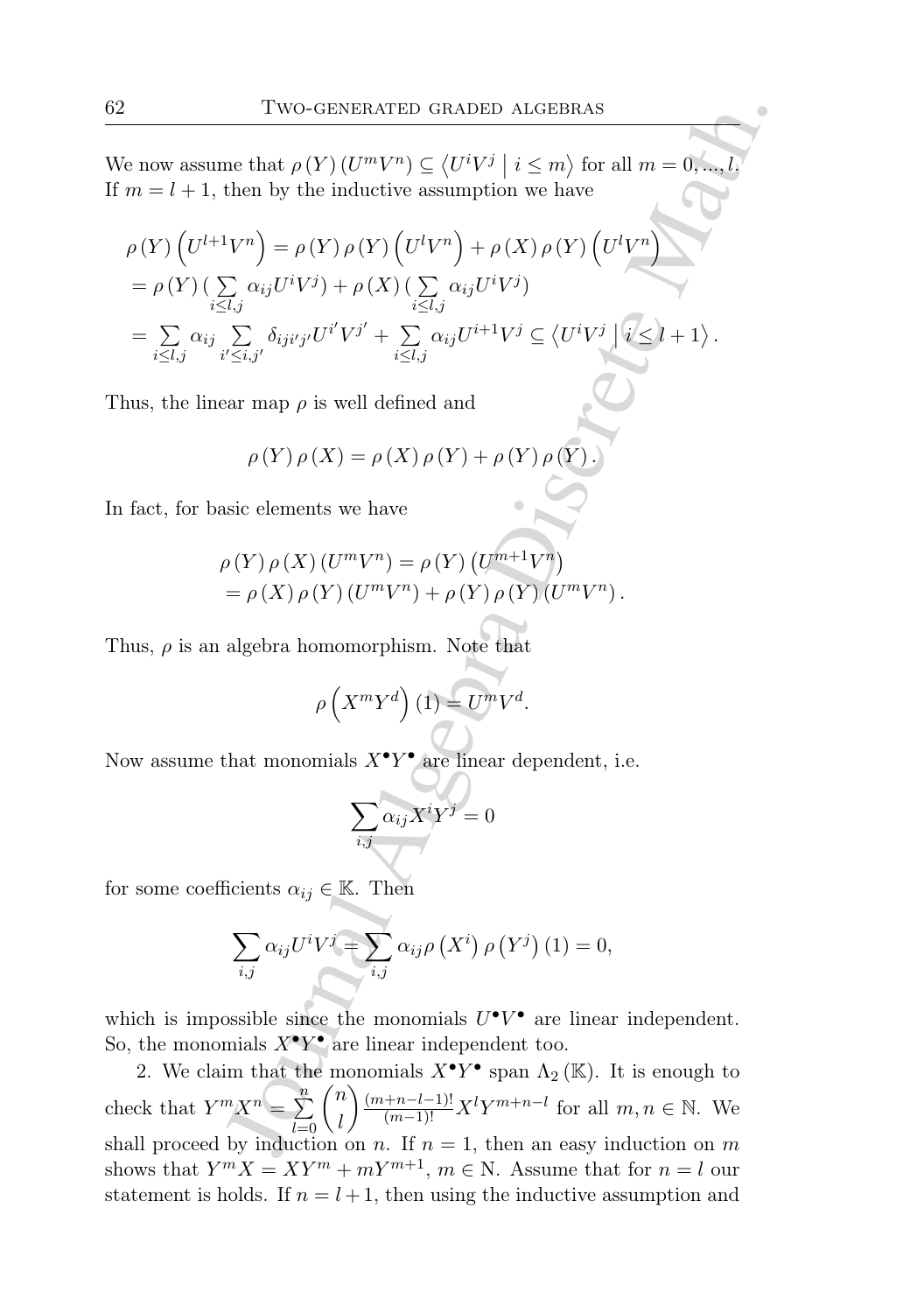the equality  $Y^m X = XY^m + mY^{m+1}$ ,  $m \in \mathbb{N}$ , we obtain

E. N. SHIRIKOV 63  
\nthe equality 
$$
Y^m X = XY^m + mY^{m+1}
$$
,  $m \in \mathbb{N}$ , we obtain  
\n
$$
Y^m X^{l+1} = (Y^m X^l) X = \sum_{k=0}^l {l \choose k} \frac{(m+l-k-1)!}{(m-1)!} X^k Y^{m+l-k} X
$$
\n
$$
= \sum_{k=0}^l {l \choose k} \frac{(m+l-k-1)!}{(m-1)!} X^k (XY^{m+l-k} + (m+l-k)Y^{m+l+1-k})
$$
\n
$$
= \sum_{k=0}^{l+1} {l \choose k-1} \frac{(m+l-k)!}{(m-1)!} X^k Y^{m+l+1-k}
$$
\n
$$
+ \sum_{k=0}^l {l \choose k} \frac{(m+l-k)!}{(m-1)!} X^k Y^{m+l+1-k}
$$
\n
$$
= \sum_{k=1}^l {l \choose k-1} + {l \choose k} \frac{(m+l-k)!}{(m-1)!} X^k Y^{m+l+1-k} + X^{l+1} Y^m
$$
\n
$$
+ \frac{(m+l)!}{(m-1)!} Y^{m+l+1} = \sum_{k=0}^{l+1} {l \choose k} \frac{(m+l-k)!}{(m-1)!} X^k Y^{m+l+1-k}.
$$
\nIn the same way one can prove  
\nProposition 1.3. The basis of  $\Lambda_1$  (K,  $\lambda$ ) is { $X^i Y^j | i, j \in \mathbb{N}_0$ }. In particular,  $Y^m X^n = \lambda^{mn} X^n Y^m$  for all  $m, n \in \mathbb{N}$  and  $\Lambda_1$  (K,  $\lambda$ ) or  $\Lambda_2$  (K) are  
\npresented in the canonical form  $\sum \alpha_{ij} X^i Y^j$ . The *X*-degree of an element  
\n $v = \sum_{i=0}^n X^i \varphi_i(Y)$  of  $\Lambda_1$  (K,  $\lambda$ ) or of  $\Lambda_2$  (K) is equal to *n*, provided  $\varphi_n \neq 0$ .  
\nWe shall write  $\deg_X w = n$ . It is clear that the family of linear spans  
\n*f* monomials of degree *n*,  $n \in \mathbb{N}_$ 

In the same way one can prove

**Proposition 1.3.** The basis of  $\Lambda_1(\mathbb{K}, \lambda)$  is  $\{X^iY^j|i, j \in \mathbb{N}_0\}$ . In particular,  $Y^m X^n = \lambda^{mn} X^n Y^m$  for all  $m, n \in \mathbb{N}$  and  $\Lambda_1 (\mathbb{K}, \lambda)$  is a domain.

In what follows we assume that elements of  $\Lambda_1 (\mathbb{K}, \lambda)$  or  $\Lambda_2 (\mathbb{K})$  are presented in the canonical form  $\sum \alpha_{ij}X^iY^j$ . The X−degree of an element  $w = \sum_{n=1}^{n}$  $i=0$  $X^{i}\varphi_{i}(Y)$  of  $\Lambda_{1}(\mathbb{K},\lambda)$  or of  $\Lambda_{2}(\mathbb{K})$  is equal to n, provided  $\varphi_{n}\neq 0$ . We shall write  $\deg_X w = n$ . It is clear that the family of linear spans of monomials of degree  $n, n \in \mathbb{N}_0$ , in X and Y induces the gradings of  $\Lambda_1 (\mathbb{K}, \lambda)$  and of  $\Lambda_2 (\mathbb{K})$ . So, these algebras are graded. Note that the algebras  $\Lambda_1(\mathbb{K}, \lambda)$  and  $\Lambda_2(\mathbb{K})$  have the structure of iterated skew polynomial rings [4], [7].

**Theorem 1.4.**  $\Lambda_1(\mathbb{K}, \lambda) \ncong \Lambda_2(\mathbb{K}), \lambda \in \mathbb{K}^*$ .

*Proof.* Put  
\n
$$
A = \frac{\mathbb{K} \langle X_1, Y_1 \rangle}{\langle Y_1 X_1 - \lambda X_1 Y_1 \rangle},
$$
\n
$$
B = \frac{\mathbb{K} \langle X_2, Y_2 \rangle}{\langle Y_2 X_2 - X_2 Y_2 - Y_2^2 \rangle}.
$$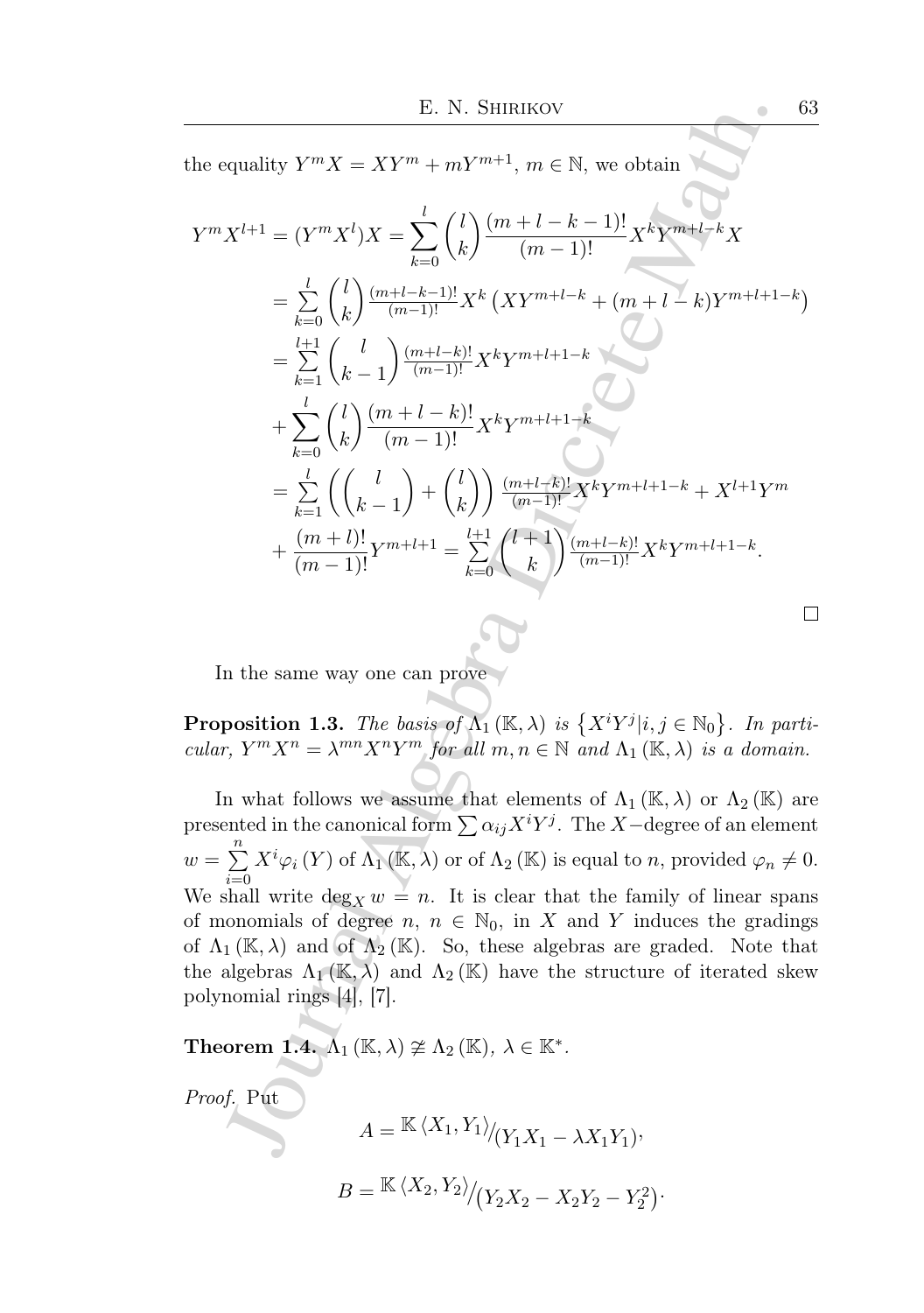$\sum$ Assume that there exists an isomorphism  $\psi : B \to A$ . Let  $\psi(X_2) =$  $_{i,j}$  $\alpha_{ij}X_1^iY_1^j$  $Y_1^{\jmath}, \psi(Y_2) = \sum_{i=1}^n$  $_{i,j}$  $\beta_{ij}X_1^iY_1^j$ <sup>7</sup>/<sub>1</sub>. Since  $Y_2X_2 = X_2Y_2 + Y_2^2$ , we have

$$
\begin{split} (\sum_{i,j} \beta_{ij} X_1^i Y_1^j)(\sum_{i,j} \alpha_{ij} X_1^i Y_1^j) \\ &= (\sum_{i,j} \alpha_{ij} X_1^i Y_1^j)(\sum_{i,j} \beta_{ij} X_1^i Y_1^j) + (\sum_{i,j} \beta_{ij} X_1^i Y_1^j)^2. \end{split}
$$

Since the algebra A is graded, we can conclude that  $\alpha_{00}\beta_{00} = \beta_{00}^2 + \alpha_{00}\beta_{00}$ and

$$
(\beta_{10}X_1 + \beta_{01}Y_1) (\alpha_{10}X_1 + \alpha_{01}Y_1) + (\beta_{20}X_1^2 + \beta_{11}X_1Y_1 + \beta_{02}Y_1^2) \alpha_{00}
$$
  
=  $(\alpha_{10}X_1 + \alpha_{01}Y_1) (\beta_{10}X_1 + \beta_{01}Y_1) + \alpha_{00} (\beta_{20}X_1^2 + \beta_{11}X_1Y_1 + \beta_{02}Y_1^2)$   
+  $(\beta_{10}X_1 + \beta_{01}Y_1)^2$ .

Therefore,  $\beta_{00} = 0$  and  $\beta_{10} X_1^2 + \xi X_1 Y_1 + \beta_{01} Y_1^2 = 0$  for some  $\xi \in \mathbb{K}$ . Since the monomials  $X_1^2$ ,  $X_1Y_1$  and  $Y_1^2$  are linear independent, we can conclude that  $\beta_{10} = \beta_{01} = 0$ . Consider the inverse isomorphism  $\varphi = \psi^{-1} : A \to B$ . Let  $\varphi(X_1) = \sum$  $_{i,j}$  $c_{ij}X_2^iY_2^j$  $Y_2^j, \varphi(Y_1) = \sum_i$  $_{i,j}$  $d_{ij}X_2^iY_2^j$  $Y_2^j$ . Since  $Y_1X_1 = \lambda X_1Y_1$ , we have

$$
(\sum_{i,j} d_{ij} X_2^i Y_2^j)(\sum_{i,j} c_{ij} X_2^i Y_2^j) = \lambda (\sum_{i,j} c_{ij} X_2^i Y_2^j)(\sum_{i,j} d_{ij} X_2^i Y_2^j).
$$

Two-centra-tren crane<br>
there exists an isomorphism  $\psi : B \to A$ . Let  $\psi(X_2) = \int_{\gamma} \beta_{ij} X_1^i Y_1^j$ . Since  $Y_2 X_2 = X_2 Y_2 + Y_2^2$ , we have<br>  $\psi(Y_2) = \sum_{i,j} \beta_{ij} X_1^i Y_1^j$ . Since  $Y_2 X_2 = X_2 Y_2 + Y_2^2$ , we have<br>  $\psi(Y_2) = \sum_{i,j} \$ Since the algebra B is graded, we have  $c_{00}d_{00} = \lambda c_{00}d_{00}$ . The algebra B is non-commutative, so  $\lambda \neq 1$ . Hence  $c_{00}d_{00} = 0$ . Suppose that  $c_{00} = 0$ and  $d_{00} \neq 0$ . Since  $\varphi(X_1) \neq 0$ , there exists a positive integer n such that  $c_{ij} = 0$  provided that  $i + j < n$  and  $c_{i'j'} \neq 0$  for some  $i', j' \in \mathbb{N}$ ,  $i'+j' = n$ . Since the algebra B is graded, we have  $d_{00}(\sum_{i=1}^{n} a_i)^2$  $i,j:i+j=n$  $c_{ij}X_2^iY_2^j$  $\binom{7}{2}$  =

 $\lambda d_{00}(\quad \sum$  $i,j:i+j=n$  $c_{ij}X_2^iY_2^j$  $(X_2^{\bullet})$ . The monomials  $X_2^{\bullet} Y_2^{\bullet}$  are linear independent and  $\lambda \neq 1$ , thus  $c_{i'j'} = 0$ , a contradiction. Similarly, the case  $c_{00} \neq 0$  and  $d_{00} = 0$  is impossible too. Thus,  $c_{00} = d_{00} = 0$ . Finally, we obtain  $\psi(Y_2) = \sum$  $i,j:i+j\geq 2$  $\beta_{ij}X_1^iY_1^j$  $i<sub>1</sub>$ , and

$$
Y_2 = \varphi(\psi(Y_2))
$$
  
=  $\sum_{i,j:i+j\geq 2} \beta_{ij} \left( \sum_{i',j':i'+j'\geq 1} c_{ij} X_2^{i'} Y_2^{j'} \right)^i \left( \sum_{i',j':i'+j'\geq 1} d_{ij} X_2^{i'} Y_2^{j'} \right)^j$ .

But the polynomial  $\varphi(\psi(Y_2))$  either vanishes or the degree of each monomial of  $\varphi(\psi(Y_2))$  is at least 2. This contradiction proves Theorem 1.4. $\Box$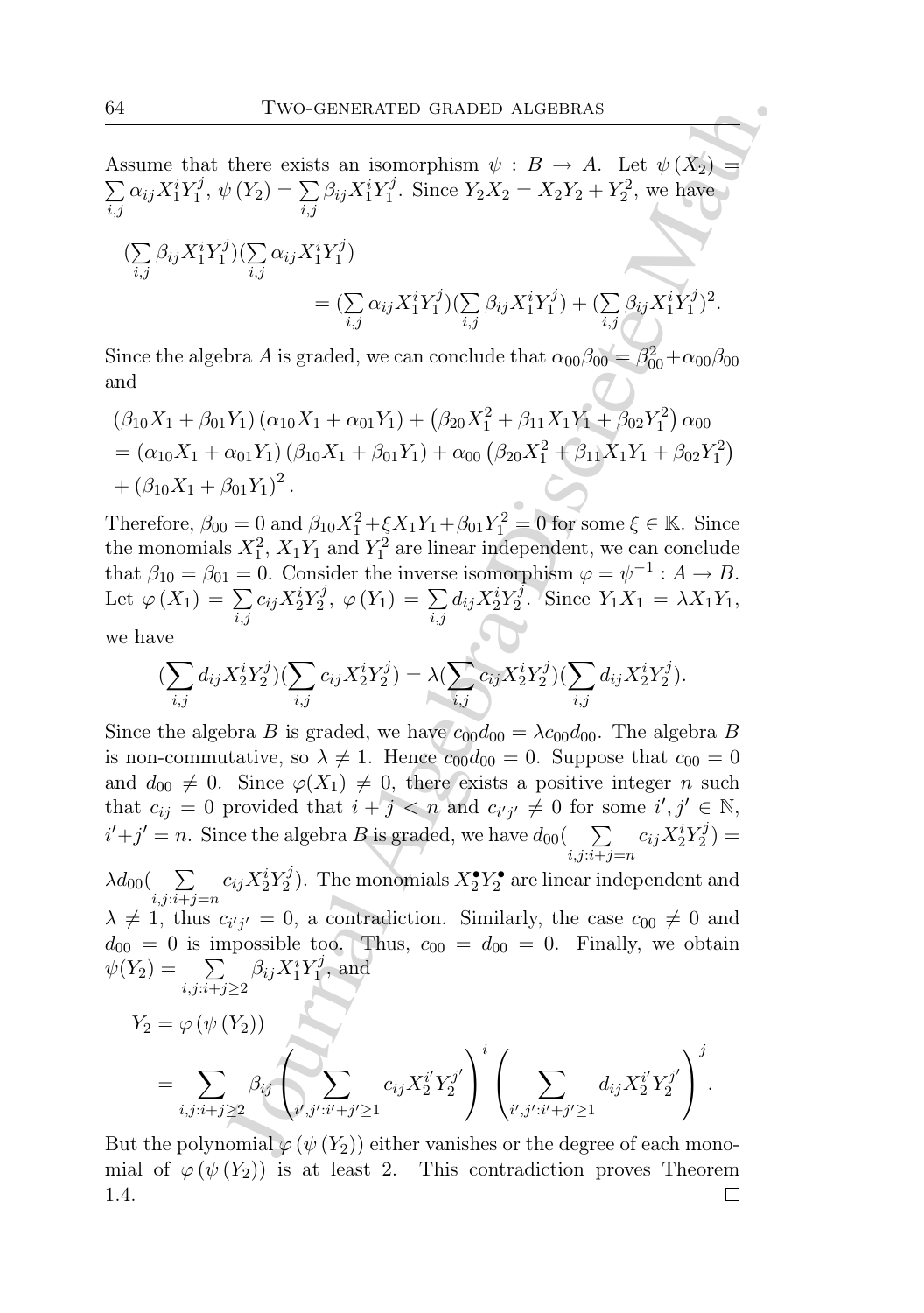### 2. Centre and Spectrum of  $\Lambda_1(\mathbb{K},\lambda)$  and  $\Lambda_2(\mathbb{K})$

As in Proposition 1.2 we have

Proposition 2.1. Let  $w = \sum$  $i \geq 0, j \geq 0$  $\alpha_{ij}X^iY^j \in \Lambda_2 (\mathbb{K})$ . Then

$$
Yw = \sum_{k\geq 0} w_X^{(k)} Y^{k+1},
$$

where  $w_X^{(k)} = \sum$  $i \geq k, j \geq 0$  $\alpha_{ij} \frac{i!}{(i-k)!} X^{i-k} Y^j$  is the formal partial derivative w by  $X$  and

$$
wX = Xw + w'_Y Y^2,
$$

where  $w'_Y = \sum$  $i \geq 0, j \geq 1$  $j\alpha_{ij}X^{i}Y^{j-1}$  is the formal partial derivative w by Y.

The following Theorem 2.2 describes the centre  $Z(\Lambda_2 (\mathbb{K}))$  of  $\Lambda_2 (\mathbb{K})$ depending on the characteristic of K and the centre  $Z(\Lambda_1(K,\lambda))$  of  $\Lambda_1(\mathbb{K},\lambda)$  depending on the parameter  $\lambda$ .

**Theorem 2.2.** (i) If char  $\mathbb{K} = 0$ , then  $Z(\Lambda_2(\mathbb{K})) = \mathbb{K}$ ; if char  $\mathbb{K} = p > 0$ , then  $Z(\Lambda_2(K))$  is the subalgebra generated by  $X^p$ ,  $Y^p$ . (ii) If  $\lambda$  is not a root of unity, then  $Z(\Lambda_1 (\mathbb{K}, \lambda)) = \mathbb{K}$ ; if  $\lambda$  is a root of unity of the degree  $m, m \in \mathbb{N}$ , then  $Z(\Lambda_1(\mathbb{K},\lambda))$  is the subalgebra generated by  $X^m$ ,  $Y^m$ .

*Proof.* (*i*) Let  $f \in Z(\Lambda_2(\mathbb{K})) \setminus \{0\}, f = \sum_{i=1}^n$  $i=0$  $X^i\psi_i(Y)$ . Then  $Xf = fX$ and  $Yf = fY$ . By Proposition 2.1 we have  $fX = Xf + f'_{Y}Y^{2}$  and

$$
Yf(X) = \sum_{k \ge 0} f^{(k)}(X) Y^{k+1}.
$$

Therefore,  $f'_Y Y^2 = 0$  and  $\Sigma$  $k\geq 1$  $f_X^{(k)}(X)Y^{k+1} = 0$ . Since the algebra  $\Lambda_2(\mathbb{K})$ 

E. N. SHIRIKOV<br>
Centre and Spectrum of  $\Lambda_1 (\mathbb{K}, \lambda)$  and  $\Lambda_2 (\mathbb{K})$ <br>
1 Proposition 1.2 we have<br>
position 2.1. Let  $w = \sum_{i \geq 0, j \geq 0} \alpha_{ij} X^i Y^j \in \Lambda_2 (\mathbb{K})$ . There<br>  $Vw = \sum_{i \geq k, j \geq 0} \alpha_{ij} \frac{w_i}{(1-k)!} X^{i-k} Y^j$  is t is a domain, we conclude that  $f'_Y = 0$ . We shall consider two cases. Let first  $char\mathbb{K}=0$ . Since  $\tilde{f}'_Y=0$ , we have  $\psi'_i(Y)=0$ , i.e.  $\psi_i(Y)=0$  $a_i \in \mathbb{K}$  for all  $i = 0, ..., n$ . Hence  $f = \sum_{i=1}^{n} a_i X^i$ ,  $a_n \neq 0$ . If  $n \geq 1$  then the  $i=0$ coefficient in  $X^{n-1}Y^2$  in  $\sum$  $k\geq 1$  $f_X^{(k)}(X)Y^{k+1} = 0$  is equal to  $na_n \neq 0$ , which is impossible. Hence  $n = 0$  and  $f = a_0$ . Thus,  $Z(\Lambda_2(K)) = K$ .

Suppose secondly that  $char\mathbb{K} = p > 0$ . By Proposition 2.1 elements  $X^p$ ,  $Y^p$  are central in  $\Lambda_2(\mathbb{K})$ . Since  $f'_Y = 0$ , we have  $\psi_i(Y) = \tilde{\psi}_i(Y^p)$  for all  $i = 0, ..., n$  and  $\tilde{\psi}_i \in \mathbb{K}[V]$ . Set  $f_1 = \sum_1 X^i \tilde{\psi}_i (Y^p)$ , where the sum  $\Sigma_1$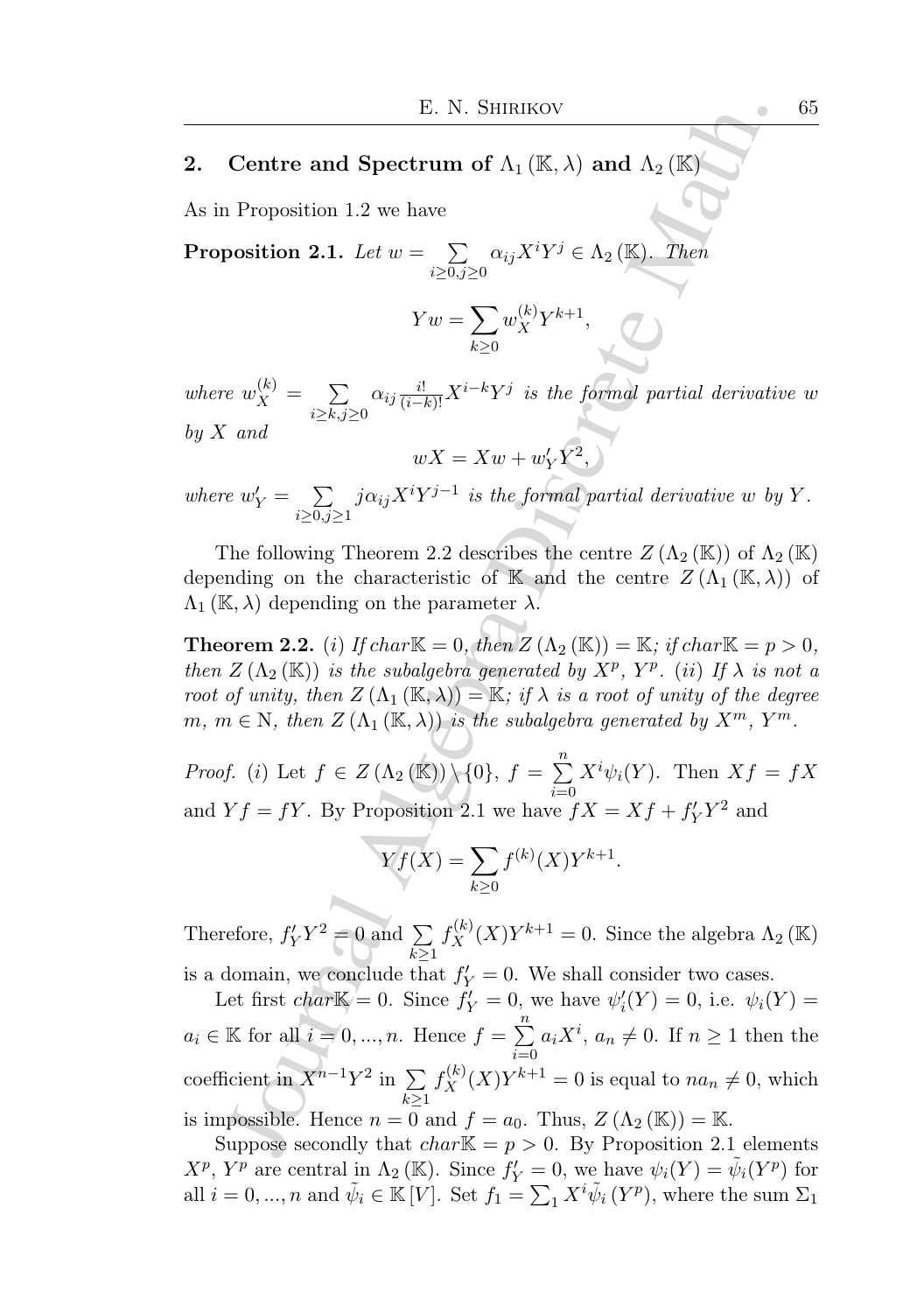is taken over all  $i = 0, ..., p$  such that  $p \nmid i$ . Since  $f = \sum_{i=2} X^i \tilde{\psi}_i (Y^p) + f_1$ , where the sum  $\Sigma_2$  is taken over all  $i = 0, ..., p$  such that  $p | i$ , we see that  $f_1 \in Z(\Lambda_2 (\mathbb{K}))$ , i.e.  $\sum$  $k\geq 1$  $(f_1)_X^{(k)}(X)Y^{k+1} = 0.$  Assume that  $f_1 \neq 0.$  Then

 $\deg_X f_1 = n_1$ , where  $p \nmid n_1$ . Let  $\tilde{\psi}_{n_1}(Y^p) = \sum$ l  $j=0$  $a_j Y^{pj}$ , where  $a_l \neq 0$ . Then the coefficient in  $X^{n_1-1}Y^{pl+2}$  in  $\sum$  $k \geq 1$  $(f_1)_X^{(k)}(X)Y^{k+1} \neq 0$  is equal to  $n_1 a_l \neq 0$ , a contradiction. Therefore,  $f_1 = 0$  and  $f = \sum_2 X^i \tilde{\psi}_i (Y^p)$ . Now the proof follows.

 $(ii)$ It is easy to check that if  $w = \sum$  $i \geq 0, j \geq 0$  $\alpha_{ij}X^iY^j\in\Lambda_1(\mathbb{K},\lambda)$ , then

$$
wX = \sum_{i \ge 0, j \ge 0} \alpha_{ij} X^i Y^j X = \sum_{i \ge 0, j \ge 0} \alpha_{ij} \lambda^j X^{i+1} Y^j,
$$
  
\n
$$
Yw = \sum_{i \ge 0, j \ge 0} \alpha_{ij} Y X^i Y^j = \sum_{i \ge 0, j \ge 0} \alpha_{ij} \lambda^i X^i Y^{j+1}.
$$

Two-GENERATED GRADED ALGEBRAS<br>
all  $i = 0, ..., p$  such that  $p \nmid i$ . Since  $f = \sum_2 X^i \tilde{\psi}_i(Y^p) + f_1$ ,<br>  $n \Sigma_2$  is taken over all  $i = 0, ..., p$  such that  $p \nmid i$ , we see that<br>  $n \sum_2 (f_1) \frac{f_1}{X}(X)Y^{k+1} = 0$ . Assume that  $f_1 \neq$ Let  $f = \sum_{i=1}^{n} X^{i} \psi_i(Y), \psi_n(Y) \neq 0$ , be a non-zero central element in  $i=0$  $\Lambda_1(\mathbb{K}, \lambda)$ . Assume that  $\lambda$  is not a root of unity. Since  $Yf = fY$ , we have  $\sum_{n=1}^{\infty}$  $i=0$  $\lambda^i X^i \psi_i(Y) Y = \sum^n$  $i=0$  $X^{i}\psi_{i}(Y)Y$ . In particular,  $\lambda^{n}\psi_{n}(Y) = \psi_{n}(Y)$ , i.e.  $\lambda^n = 1$ . Since  $\lambda$  is not a root of unity, we can conclude that  $n = 0$ , i.e.  $f = \psi_0(Y)$ . Let  $f = \sum^{m}$  $j=0$  $\alpha_j Y^j$ , where  $\alpha_m \neq 0$ . Since  $Xf = fX$ , we have  $\sum_{i=1}^{m}$  $j=0$  $\alpha_j \lambda^j XY^j = \sum^m$  $j=0$  $\alpha_j XY^j$ . In particular,  $\alpha_m \lambda^m = \alpha_m$ , i.e.  $\lambda^m = 1$ . Since  $\lambda$  is not a root of unity, we can conclude that  $m = 0, f = \alpha_0$ . Thus,  $Z(\Lambda_1 (\mathbb{K}, \lambda)) = \mathbb{K}$ . The case when  $\lambda$  is a root of unity of degree m is similar.

**Proposition 2.3.** If char  $K = 0$  and I is a proper two-sided ideal of the algebra  $\Lambda_2(\mathbb{K})$ , then  $I \cap \mathbb{K}[Y] = (Y^n)$  for some  $n \in \mathbb{N}$ .

*Proof.* We first claim that  $I \cap \mathbb{K}[Y] \neq (0)$ . Choose an element  $f =$  $\sum_{i=1}^{m}$  $i=0$  $X^{i}\psi_{i}(Y) \in I\setminus\{0\}$  of least possible X-degree, m say, i.e.  $\psi_{m}(Y) \neq 0$ . Assume that  $m \neq 0$ . Consider the element  $Y f - fY = \sum$  $k\geq 1$  $f_X^{(k)} Y^{k+1} \in I,$  $\deg_X(Yf-fY) \leq m-1$ . Because of the choice of f, we have  $Yf-fY = 0$ . The coefficient in  $X^{m-1}$  in  $Yf - fY = 0$  is equal to  $m\psi_m(Y)Y^2 \neq 0$ 0, a contradiction. So,  $m = 0$  and  $f = \psi_0(Y) \in I \cap \mathbb{K}[Y]$ . Clearly,  $I \cap \mathbb{K}[Y] \triangleleft \mathbb{K}[Y]$ . Since  $\mathbb{K}[Y]$  is a principal ideal ring, we have that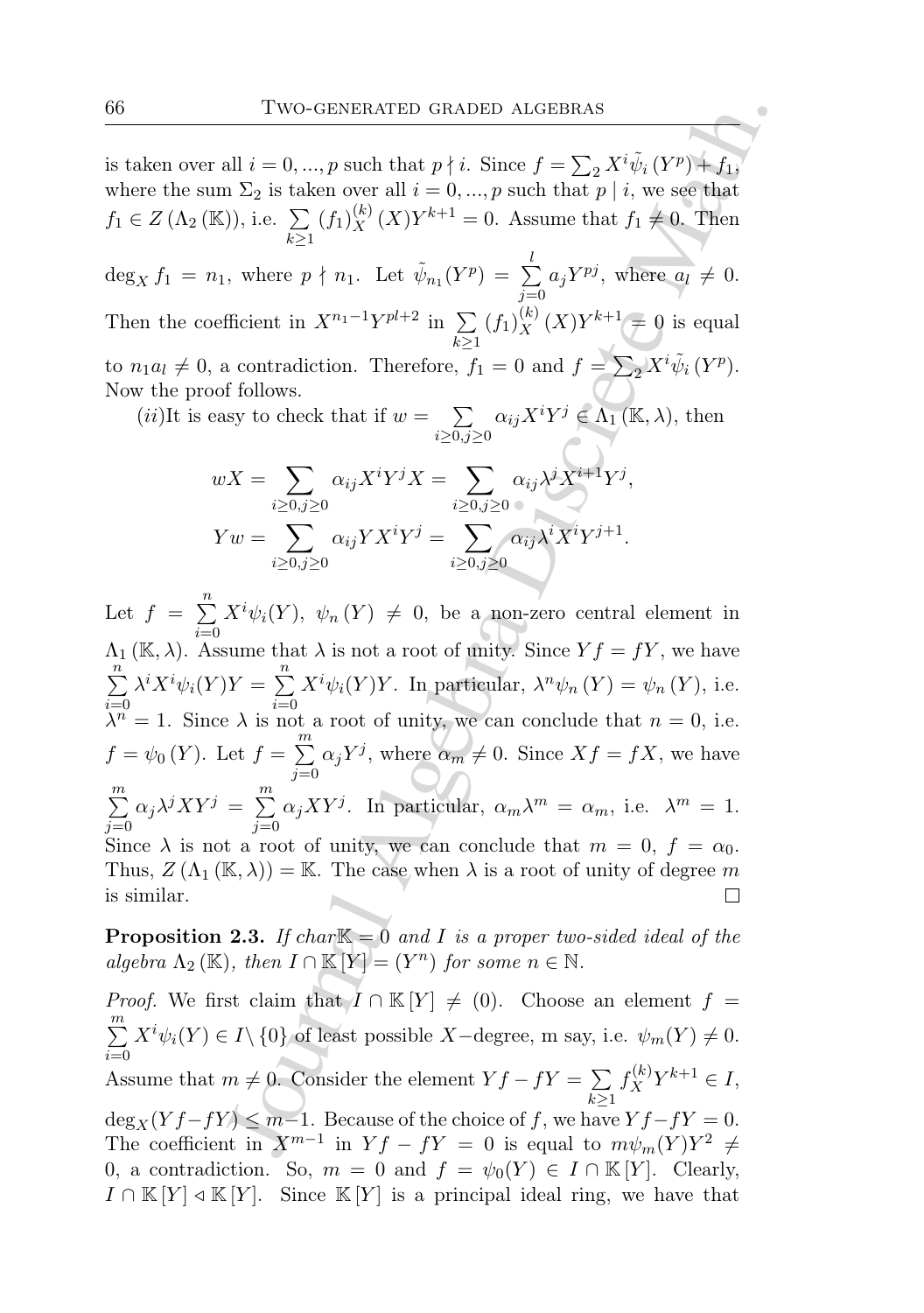$I \cap \mathbb{K}[Y] = (\psi(Y)).$  Let  $\psi(Y) = \sum_{n=1}^{\infty}$  $a_i Y^i$  and  $a_n \neq 0, n \geq 1$ . Consider  $i=0$ the element  $\psi(Y)X - X\psi(Y) = \psi'(Y)Y^2 \in I$ . Then  $\psi'(Y)Y^2 \in (\psi(Y)),$ i.e.  $\psi'(Y)Y^2 = \psi(Y)(\alpha Y + \beta)$ . Let  $a_0 = ... = a_{j-1} = 0$  and  $a_j \neq 0$ . Considering the coefficients in  $Y^j$ , we get  $(j-1)a_{j-2} = \alpha a_{j-1} + \beta a_j$ , i.e.  $\beta = 0$ . Therefore,  $\psi'(Y)Y^2 = \alpha \psi(Y)Y$ . Comparing coefficients in Y<sup>r</sup> in both sides, we get  $(r-1) a_{r-1} = \alpha a_{r-1}$ . Thus  $(r-1-\alpha) a_{r-1} = 0$ . In particular  $\alpha = n$  and therefore  $a_i = 0$  for all  $i < n$ . П

**Theorem 2.4.** If char  $\mathbb{K} = 0$  and I is a proper prime ideal of  $\Lambda_2(\mathbb{K})$ , then either  $I = (Y)$ , or  $I = (Y, \psi(X))$  for some irreducible polynomial  $\psi(X) \in K[X].$ 

E. N. SHIRIKOV<br>
E. N. SHIRIKOV<br>  $K[Y] = (\psi(Y))$ . Let  $\psi(Y) = \sum_{i=0}^{n} a_i Y^i$  and  $a_n \neq 0, n \geq 1$ . Conselement  $\psi(Y)X - X\psi(Y) = \psi(Y)Y^3 \in I$ . Then  $\psi'(Y)Y^2 \in \psi'(Y)Y^2 \in \psi'(Y)Y^2 \in \psi'(Y)Y^2 \in \psi'(Y)Y^2 \in \psi'(Y)Y^2 \in \psi'(Y)Y^2 \in \psi'(Y)Y^2 \in \psi'(Y$ *Proof.* It is easy to check that the ideals  $(Y)$  and  $(Y, \psi(X)), \psi(X) \in \mathbb{K}[X]$ is irreducible, are prime. We claim that there is no other prime ideal in  $\Lambda_2(\mathbb{K})$ . It follows from Proposition 2.3 that if I is a proper prime ideal of  $\Lambda_2(\mathbb{K})$ , then  $I \cap \mathbb{K}[Y] = (Y^n) \triangleleft \mathbb{K}[Y]$  for some  $n \in \mathbb{N}$ . If  $n \geq 2$ , then  $Y \notin I$ ,  $Y^{n-1} \notin I$  and  $Y\Lambda_2(\mathbb{K})Y^{n-1} \subseteq \Lambda_2(\mathbb{K})Y^n \subseteq I$ , i.e. the ideal I is not prime. Therefore,  $n = 1$ , i.e.  $Y \in I$ . Suppose that  $I \neq (Y)$ . Each element of  $\Lambda_2(\mathbb{K})$  can be represented in the form  $w(X, Y)Y + q(X)$  and therefore  $I \cap \mathbb{K}[X] = (\psi(X)) \neq 0$  and  $I = (Y, \psi(X))$ . Now  $\Lambda_2(\mathbb{K})/I$  is isomorphic to  $\mathbb{K}[X]$ <sub>I</sub>  $\cap$   $\mathbb{K}[X]$  and therefore  $\psi(X) \in \mathbb{K}[X]$  is irreducible.  $\Box$ 

Similarly, one can prove

**Theorem 2.5.** If  $\lambda \in \mathbb{K}^*$  is not a root of unity and I is a proper prime ideal of  $\Lambda_1 (\mathbb{K}, \lambda)$ , then I is one of ideals  $(X)$ ,  $(Y)$ ,  $(X, \psi(Y))$ ,  $(Y, \psi(X))$ for some irreducible polynomial  $\psi$  in one variable.

# 3. Endomorphisms of  $\Lambda_2(\mathbb{K})$

Now we shall study endomorphisms of algebra  $\Lambda_2(\mathbb{K})$ .

**Theorem 3.1.** If char  $K = 0$  and  $\varphi$  is an automorphism of the algebra  $\Lambda_2(\mathbb{K})$ , then  $\varphi(X) = \gamma X + g(Y)$ ,  $\varphi(Y) = \gamma Y$  for some  $\gamma \in \mathbb{K}^*$  and  $g(Y) \in K[Y]$ .

*Proof.* From Theorem 2.4 it follows that  $(Y)$  is a minimal nonzero prime ideal of  $\Lambda_2(\mathbb{K})$ . Therefore,  $\varphi((Y)) = (Y)$ , i.e.  $\varphi(Y) = \gamma Y$  for some  $\gamma \in$  $\mathbb{K}^*$ . If  $\varphi^{-1}(X) = \sum_{n=1}^{\infty}$  $i=0$  $X^{i}\psi_{i}(Y)$  then  $X = \varphi(\varphi^{-1}(X)) = \sum^{n}$  $i=0$  $(\varphi(X))^{i} \psi_{i}(\gamma Y).$ It is clear that  $\deg_X \varphi(X) \geq 1$  and  $n \geq 1$ . Then  $\deg_X \varphi(X) = 1$ and  $n = 1$ , i.e.  $\varphi(X) = Xf(Y) + g(Y)$  for some  $f \neq 0$ . Then  $X =$  $\varphi(\varphi^{-1}(X)) = (Xf(Y) + g(Y)) \psi_1(\gamma Y) + \psi_0(\gamma Y)$ . In particular, 1 =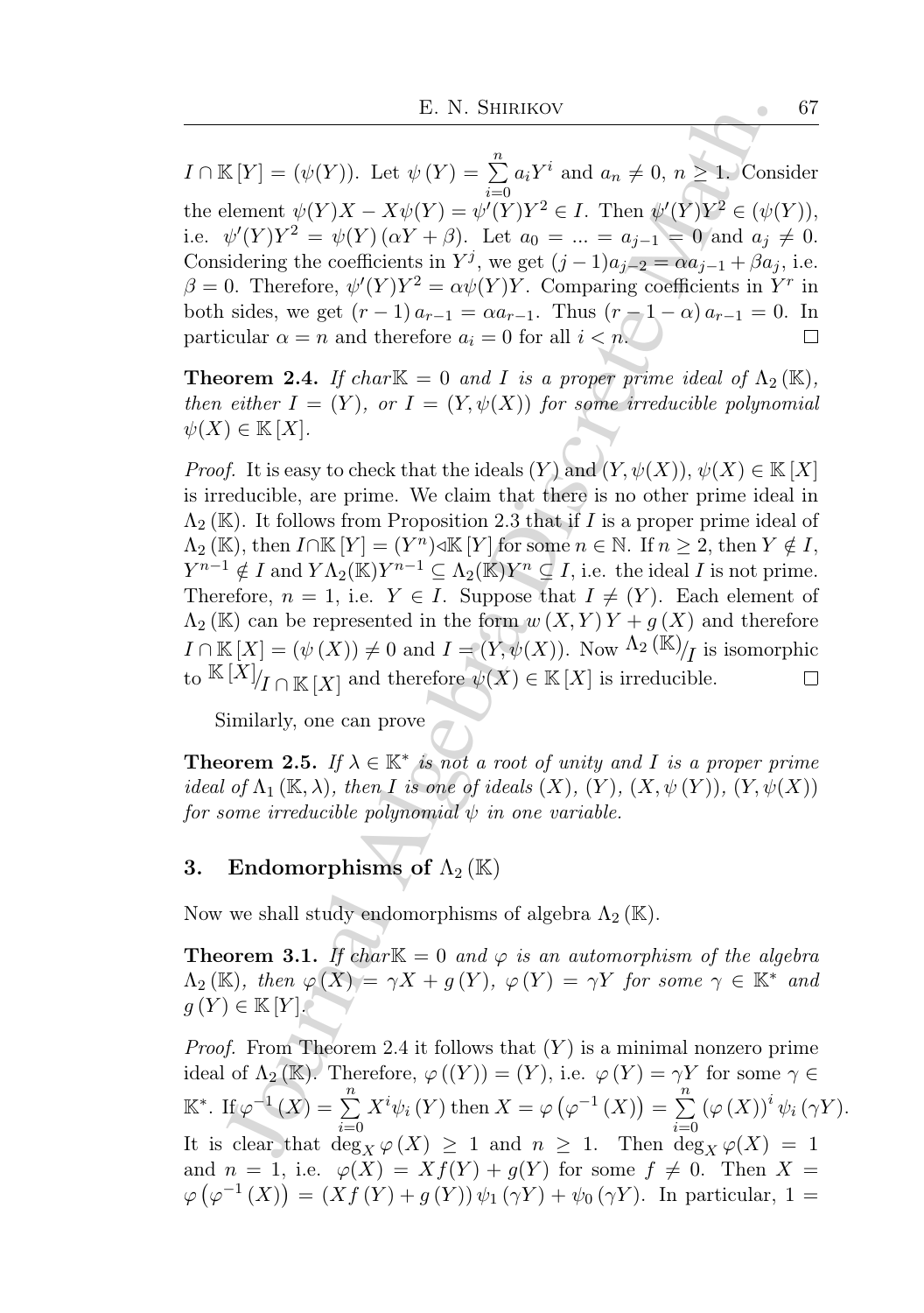$f(Y)\psi_1(\gamma Y)$ . Then  $f = \alpha \in \mathbb{K}^*$ , i.e.  $\varphi(X) = \alpha X + g(Y)$ . Since  $\overline{Y}X =$  $XY+Y^2$ , we have  $\varphi(Y)\varphi(X)=\varphi(X)\varphi(Y)+(\varphi(Y))^2$ . Then we have  $\gamma Y(\alpha X + g(Y)) = (\alpha X + g(Y)) \gamma Y + \gamma^2 Y^2$ . Therefore,  $\alpha Y^2 = \gamma Y^2$ , i.e.  $\alpha = \gamma$ .

**Proposition 3.2.** If char  $K = 0$  and  $\varphi$  is an endomorphism of the algebra  $\Lambda_2(\mathbb{K})$  with nonzero kernel, then  $\varphi(Y) = 0$ .

*Proof.* Since the algebra  $\Lambda_2(\mathbb{K})$  is a domain, we can conclude that the ideal ker  $\varphi$  is prime. From Theorem 2.4 it follows that  $Y \in \text{ker } \varphi$ , i.e.  $\varphi(Y) = 0$ . Note that  $\varphi$  can take X to any element of  $\Lambda_2(\mathbb{K})$ .

Two-GENERATED GRADED ALGEBRAS<br>
Then  $f = \alpha \in \mathbb{K}^*$ , i.e.  $\varphi(X) = \alpha X + g(Y)$ . Since  $YX =$ <br>
have  $\varphi(Y) \varphi(X) = \varphi(X) \varphi(Y) + (\varphi(Y))^2$ . Then we have<br>  $\varphi(Y) \varphi(X) = \varphi(X) \varphi(Y) + (\varphi(Y))^2$ . Therefore,  $\alpha Y^2 = \gamma Y^2$ ,<br>  $\Box$ <br>
3.2. If charik = **Notes.** So, in the case *char*<sup> $K = 0$ </sup> we have described the group of automorphisms of  $\Lambda_2(\mathbb{K})$  and all endomorphisms  $\varphi$  of  $\Lambda_2(\mathbb{K})$  when  $\ker \varphi \neq 0$ . It is clear from Theorem 3.1 that  $Aut\Lambda_2(\mathbb{K}) \cong \mathbb{K}^* \times \mathbb{K}[Y]$ with respect to the operation  $\circ$  such that  $(\gamma_2, g_2(Y)) \circ (\gamma_1, g_1(Y)) =$  $(\gamma_1\gamma_2, \gamma_1g_2(Y) + g_1(\gamma_2Y))$ . The semigroup End $\Lambda_2(\mathbb{K})$  has not been described yet. Note that there exist some endomorphisms  $\varphi : \Lambda_2(\mathbb{K}) \to$  $\Lambda_2(\mathbb{K})$  such that ker  $\varphi = 0$  and  $Im \varphi \neq \Lambda_2(\mathbb{K})$ . It is easy to check that maps  $X \mapsto n^{-1}XY^{n-1} + g(Y), Y \mapsto Y^n$  for all  $g(Y) \in \mathbb{K}[Y], n \in \mathbb{N}$ and  $X \mapsto \alpha X^2 + \beta XY$ ,  $Y \mapsto 2\alpha XY + 2(\alpha + \beta) Y^2$  for all  $\alpha, \beta \in \mathbb{K}$ satisfy these properties. One can prove that if  $\varphi \in \text{End}\Lambda_2(\mathbb{K})$ , then  $\varphi(Y) = w(X, Y) Y$  for some  $w(X, Y) \in \Lambda_2(\mathbb{K})$ . Note that endomorphisms of  $\Lambda_1(\mathbb{K}, \lambda)$  are classified in [3].

# 4. Derivations of  $\Lambda_2(\mathbb{K})$

In this section we shall consider derivations of the algebra  $\Lambda_2(\mathbb{K})$ . All derivations of  $\Lambda_1(\mathbb{K},\lambda)$  in the case when  $\lambda$  is not a root of unity were classified in [2].

Notes. Let  $\Lambda$  be an algebra over field K. Recall that a K–linear map  $\partial : \Lambda \to \Lambda$  is a derivation of  $\Lambda$  if for all  $a, b \in \Lambda$  we have  $\partial (ab) =$  $\partial(a) b + a \partial(b)$ . Given an element  $w \in \Lambda$  consider the **inner derivation** ad w such that ad  $w(a) = wa - aw, a \in \Lambda$ . The space of all derivations of Λ is a Lie algebra with respect to the operation of commutation. Denote this algebra by  $Der\Lambda$ . The subspace  $Derint\Lambda$  of inner derivations is always an ideal in DerΛ. Let

$$
L = \text{Der}\Lambda_{\text{Derint}\Lambda}
$$

be an algebra of outer derivations of Λ.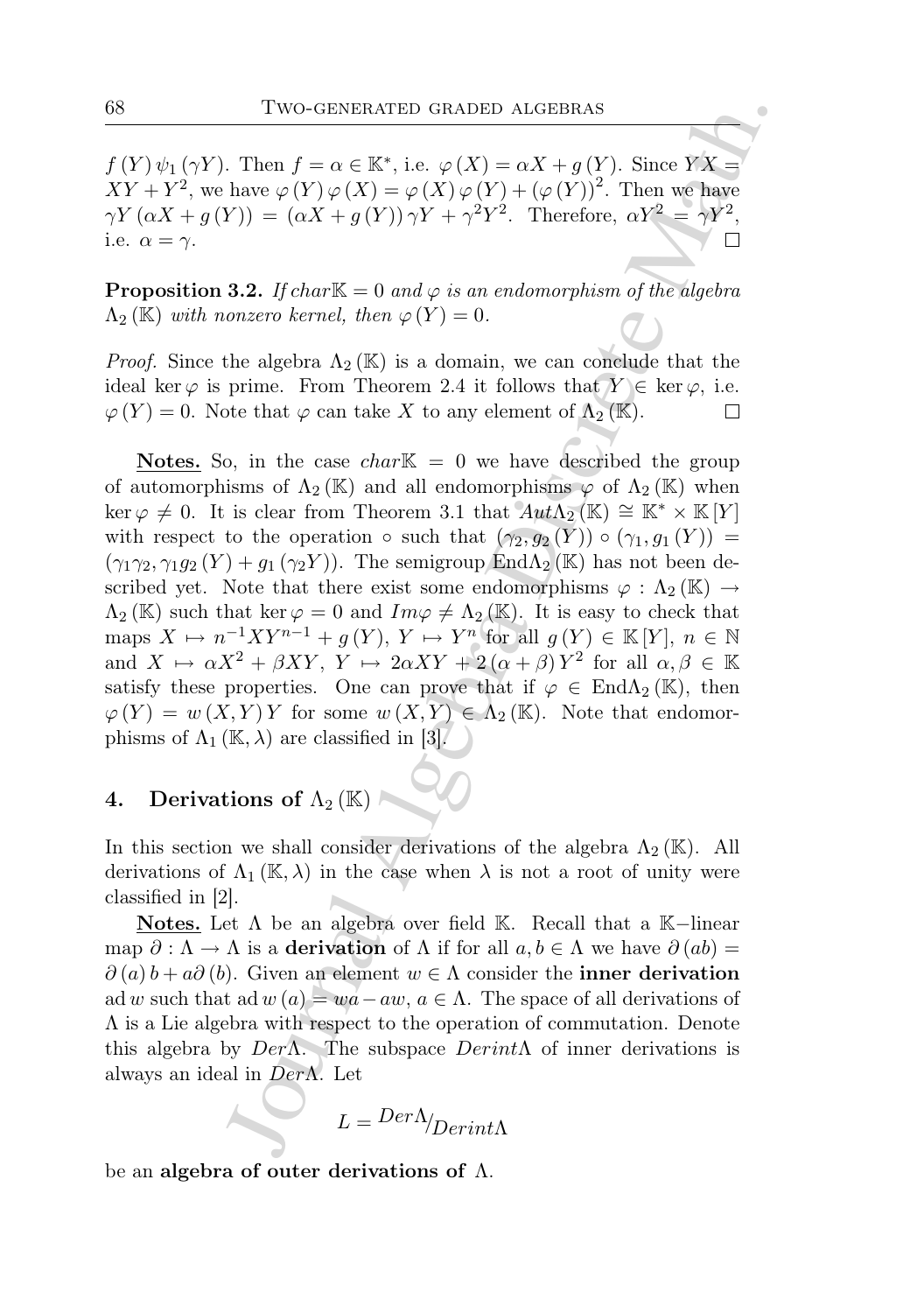**Proposition 4.1.** Let  $w = X^a Y^b \in \Lambda_2(\mathbb{K})$ . Then

 $ad w(X) = bX^aY^{b+1}$  ad  $w(Y) = -\sum$  $k\geq 1$  $(X^a)^{(k)} Y^{b+k+1}.$ 

Proof. By Proposition 2.1 we have

E. N. SHIRIKOV 69  
\n**proposition 4.1.** Let 
$$
w = X^a Y^b \in \Lambda_2 (\mathbb{K})
$$
. Then  
\n
$$
ad w(X) = bX^a Y^{b+1} \quad ad w(Y) = -\sum_{k\geq 1} (X^a)^{(k)} Y^{b+k+1}.
$$
\n*root.* By Proposition 2.1 we have  
\n
$$
ad w(X) = wX - Xw = X^a Y^b X - X^{a+1} Y^b
$$
\n
$$
= X^a (XY^b + bY^{b+1}) - X^{a+1} Y^b = bX^a Y^{b+1},
$$
\n
$$
ad w(Y) = wY - Yw = X^a Y^{b+1} - YX^a Y^b
$$
\n
$$
= X^a Y^{b+1} - (\sum_{k\geq 0} (X^a)^{(k)} Y^{k+1}) Y^b = -\sum_{k\geq 1} (X^a)^{(k)} Y^{b+k+1}.
$$
\n**proposition 4.2** (Derivations of  $\Lambda_2(\mathbb{K})$ ).  
\nOf  $char \mathbb{K} = 0$ , then each derivation  $\partial$  of  $\Lambda_2(\mathbb{K})$  can be represented in  
\n*e form*  
\n
$$
\partial(X) = \alpha Y + \psi (X) + \alpha \{w(X), \partial(Y) = \psi'(X) Y + \alpha \{w(Y)\}
$$
\n*r* some  $\alpha \in \mathbb{K}, \psi \in \mathbb{K}[X], w \in \Lambda_2(\mathbb{K})$ .  
\nOf  $char \mathbb{K} = p > 2$ , then each derivation  $\partial$  of  $\Lambda_2(\mathbb{K})$  can be represented  
\n*the form*  
\n
$$
\partial(X) = \psi (X) + T(X^p, Y^p) Y + \alpha \{w(X), \partial(Y) = \psi'(X) Y + \alpha \{w(Y)\}
$$
\n*r* some  $\psi \in \mathbb{K}[X], T, S \in \mathbb{Z}(\Lambda_2(\mathbb{K}))$ ,  $w \in \Lambda_2(\mathbb{K})$ .  
\n*if* If  $char \mathbb{K} = 2$ , the each derivation  $\partial$  of  $\Lambda_2(\mathbb{K})$ .  
\n*if*

**Proposition 4.2** (Derivations of  $\Lambda_2(\mathbb{K})$ ). (I) If char $K = 0$ , then each derivation  $\partial$  of  $\Lambda_2(K)$  can be represented in the form

$$
\partial\left(X\right)=\alpha Y+\psi\left(X\right)+\mathrm{ad}\,w\left(X\right),\ \partial\left(Y\right)=\psi'\left(X\right)Y+\mathrm{ad}\,w\left(Y\right)
$$

for some  $\alpha \in \mathbb{K}$ ,  $\psi \in \mathbb{K}[X]$ ,  $w \in \Lambda_2(\mathbb{K})$ . (II) If char $K = p > 2$ , then each derivation  $\partial$  of  $\Lambda_2(K)$  can be represented in the form

$$
\partial(X) = \psi(X) + T(X^p, Y^p)Y + \text{ad }w(X),
$$
  

$$
\partial(Y) = \psi'(X)Y + S(X^p, Y^p)YX^{p-1}Y + \text{ad }w(Y)
$$

for some  $\psi \in \mathbb{K}[X], T, S \in Z(\Lambda_2(\mathbb{K})), w \in \Lambda_2(\mathbb{K}).$ (III) If char $K = 2$ , the each derivation  $\partial$  of  $\Lambda_2(K)$  can be represented in the form

$$
\partial(X) = \psi(X) + T(X^2, Y^2)Y + ad w(X),
$$
  
 
$$
\partial(Y) = \varphi(X) + (\varphi'(X) + \psi'(X))Y + S(X^2, Y^2)YXY + ad w(Y)
$$

for some  $\varphi, \psi \in \mathbb{K}[X], T, S \in Z(\Lambda_2(\mathbb{K})), w \in \Lambda_2(\mathbb{K}).$ 

*Proof.* The linear map  $\partial : \Lambda_2(\mathbb{K}) \to \Lambda_2(\mathbb{K})$  is a derivation of  $\Lambda_2(\mathbb{K})$ if and only if  $\partial (YX) = \partial (XY) + \partial (Y^2)$ , i.e.  $\partial (Y) X + Y \partial (X) =$  $\partial(X) Y + X \partial(Y) + \partial(Y) Y + Y \partial(Y)$ . It can easily be checked that if the linear map  $\partial : \Lambda_2(\mathbb{K}) \to \Lambda_2(\mathbb{K})$  satisfies the conditions of Proposition 4.1, then  $\partial$  is the derivation of  $\Lambda_2(\mathbb{K})$ . We claim that there is no other derivations of  $\Lambda_2(\mathbb{K})$ . Let  $\partial \in Der\Lambda_2(\mathbb{K})$ . Put  $U = \partial(X), V = \partial(Y)$ .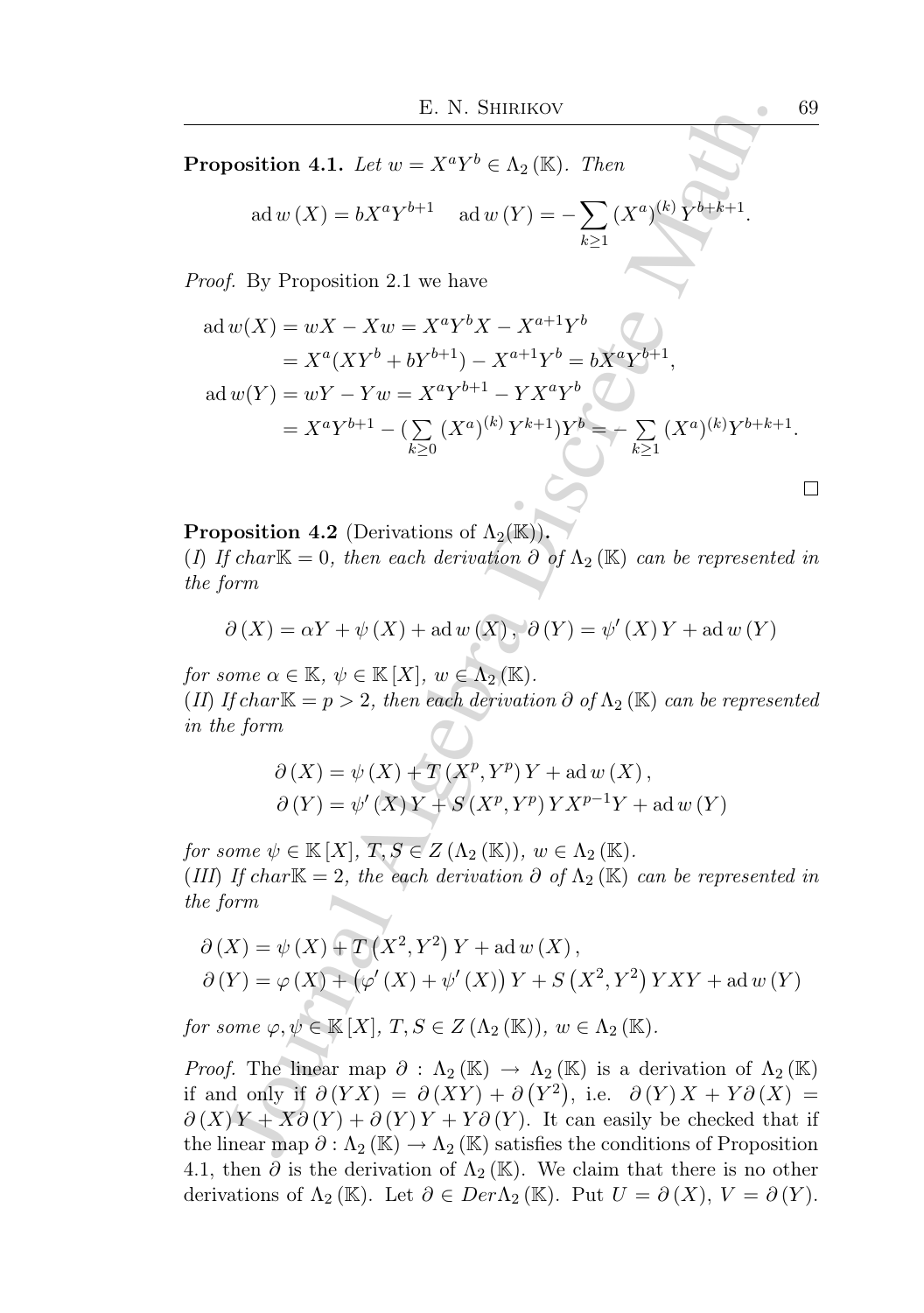Then  $V X + Y U = U Y + X V + V Y + Y V$ . If  $U = \sum_{n=1}^{M} V_n$  $i=0$  $\psi_i(X) Y^i$  and  $V = \sum_{i=1}^{n} \varphi_i(X) Y^i$ , then by Proposition 2.1 we get  $V X = X V + V'_Y Y^2$ ,  $i=0$  $YV = \sum$  $k\geq 0$  $V_X^{(k)}Y^{k+1}$ ,  $YU = \sum$  $k\geq 0$  $U_X^{(k)}Y^{k+1}$ . Hence,

$$
V'_Y Y^2 + \sum_{k \ge 1} U_X^{(k)} Y^{k+1} = 2VY + \sum_{k \ge 1} V_X^{(k)} Y^{k+1}
$$
 (4.2.1)

We shall consider three cases.

(I) Let *char*<sup>K</sup> = 0. If  $m \geq 2$ , then put  $w = \sum_{n=1}^{m}$  $k=2$  $(k-1)^{-1} \psi_k(X) Y^{k-1},$  $\partial_1 = \partial - \text{ad } w$ . From Proposition 4.1 we get  $\partial_1(X) = U - \text{ad } w(X) =$  $\psi_1(X) Y + \psi_0(Y)$ . Without loss of generality we can assume that  $\partial = \partial_1$ , i.e.  $\partial(X) = \psi_1(X) Y + \psi_0(Y)$ . Consider the coefficients in Y, Y<sup>2</sup> and  $Y^3$  in (4.2.1). We have, respectively,  $2\varphi_0 = 0$ ,  $\varphi_1' + \psi'_0 = 2\varphi_1 + \varphi'_0$ ,  $2\varphi_2 + \psi'_1 + \psi''_0 = 2\varphi_2 + \varphi'_1 + \varphi''_0$ . Then  $\varphi_0 = 0$ ,  $\psi'_0 = \varphi_1$ ,  $\psi'_1 = 0$ .

Lemma.  $\varphi_r = \varphi_2^{(r-2)}$  $2^{(r-2)}$  for all  $r \geq 2$ .

Two-GENERATED GRADED ALGEBRAS<br>  $YU = UY + XV + VY + YV$ . If  $U = \sum_{i=0}^{m} \psi_i(X) Y^i$  and<br>  $(YY^i)$ , then by Proposition 2.1 we get  $VX = XYY + YY^2$ ,<br>  $(YY^2 + \sum_{k\geq 1} U_X^{(k)}Y^{k+1}$ . Hence,<br>  $V_Y'Y^2 + \sum_{k\geq 1} U_X^{(k)}Y^{k+1} = 2VY + \sum_{k\geq 1} V_X$ *Proof.* We shall proceed by induction on r. The case  $r = 2$  is clear. Assume that  $\varphi_r = \varphi_2^{(r-2)}$  $\binom{n-2}{2}$  for all  $r=2,\ldots,k$  and consider the coefficients of  $Y^{k+2}$  in (4.2.1). We have  $(k+1)\varphi_{k+1}+\sum$ k  $i=0$   $i=0$  $\psi_i^{(k+1-i)}=2\varphi_{k+1}+\sum_1^n$ k  $\varphi_i^{(k+1-i)}$  $\binom{\kappa+1-i}{i},$ where  $\psi_2 = ... = \psi_k = 0, \ \varphi_0 = 0 \text{ and } \psi_0^{(k+1)} = \varphi_1^{(k)}$  $i^{(k)}$ . By induction  $\varphi_i^{(k+1-i)} = \varphi_2^{(k-1)}$  $\sum_{k=1}^{k-1}$  for all  $i = 2, ..., k$ . Therefore,  $(k + 1)\varphi_{k+1} = 2\varphi_{k+1} + \varphi_{k+1}$  $(k-1)\varphi_2^{(k-1)}$  $\varphi_2^{(k-1)}$ , i.e.  $\varphi_{k+1} = \varphi_2^{(k-1)}$  $\frac{(\kappa-1)}{2}$ .

So,  $\partial(Y) = \psi_0'(X)Y + \sum$  $k\geq 0$  $\varphi_2^{(k)}$  $2^{(k)}(X)Y^{k+2}$ . From Proposition 4.1 it follows that  $\Sigma$  $k\geq 0$  $\varphi^{(k)}_2$  $\mathbb{R}_{2}^{(k)}(X) Y^{k+2} = - (\text{ad}\,\Phi_{2}(X)) (Y), \text{ where } \Phi_{2} \in \mathbb{K}[X]$ and  $\Phi'_{2}(X) = \varphi_{2}(X)$ . Clearly,  $(\text{ad }\Phi_{2}(X))(X) = 0$  and so

$$
\partial (X) = \psi_1 (X) Y + \psi_0 (Y) - (\text{ad } \Phi_2 (X)) (X) ,\n\partial (Y) = \psi'_0 (X) Y - (\text{ad } \Phi_2 (X)) (Y) .
$$

(II) Let  $char \mathbb{K} = p > 2$ . Then for any  $\psi \in \mathbb{K}[X]$  we have  $\psi^{(p)}(X) =$ 0. From (4.2.1) we get

$$
V'_Y Y^2 + \sum_{1 \le k \le p-1} U_X^{(k)} Y^{k+1} = 2VY + \sum_{1 \le k \le p-1} V_X^{(k)} Y^{k+1}.
$$
 (4.2.2)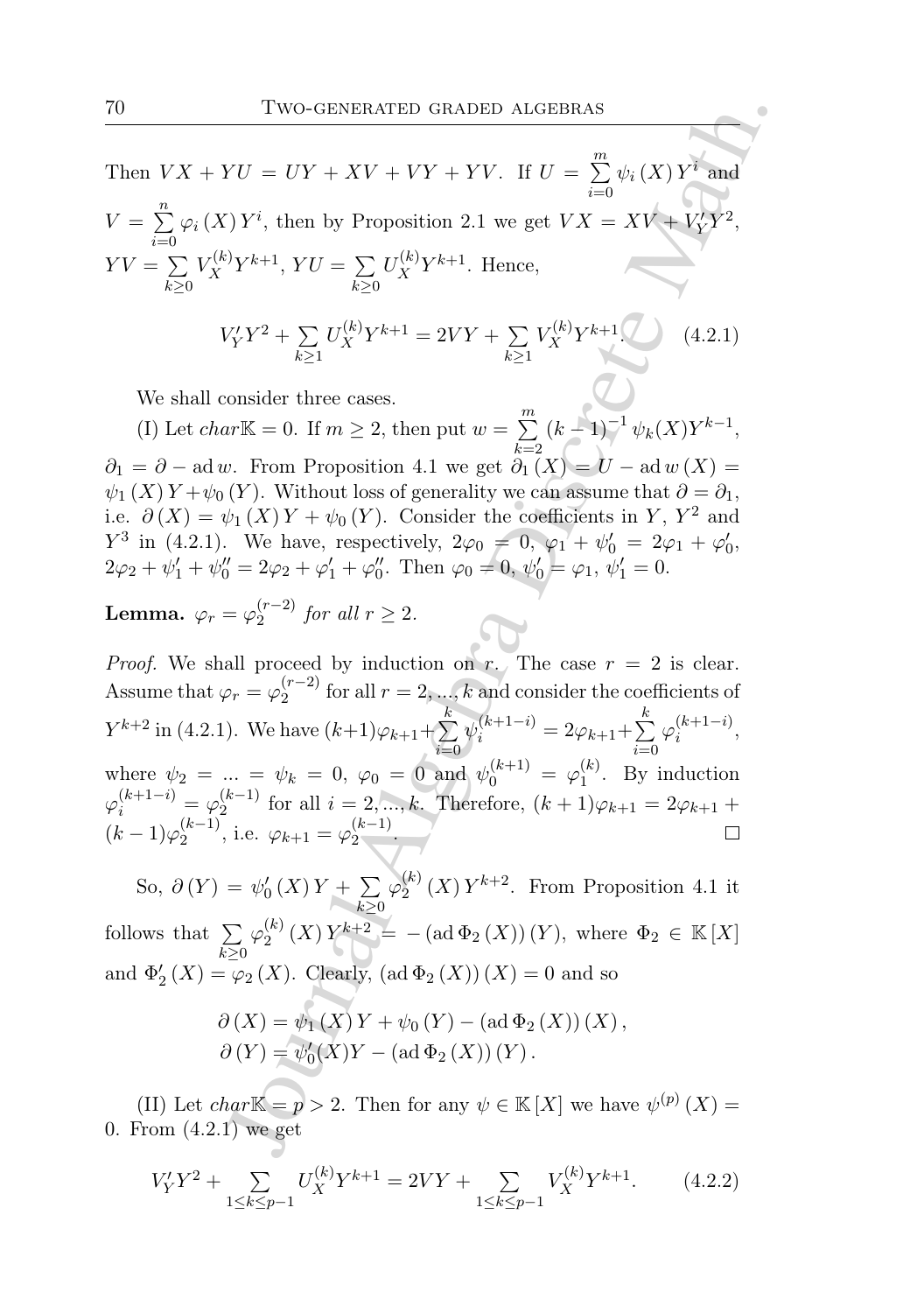E. N. SHIRIKOV<br>
I. Proposition 4.1 it follows that  $\psi_k(X)Y^k = \left(\text{ad }\frac{\psi_k(X)}{2}Y^{k-1}\right)$ <br>  $n p \nmid (k-1)$ . Put  $w = \sum_{1} \frac{\psi_k(X)}{k-1}Y^{k-1}$ , where the sum  $\sum_{1}$  is tall  $k \geq 1$  such that  $p \nmid (k-1)$ ,  $\partial_1 - \partial - \text{ad } w$ . Then From Proposition 4.1 it follows that  $\psi_k(X) Y^k = \left(\text{ad } \frac{\psi_k(X)}{k-1} Y^{k-1}\right)(X)$ when  $p \nmid (k-1)$ . Put  $w = \sum_{1} \frac{\psi_k(X)}{k-1}$  $\frac{\sum_{k=1}^{k} Y^{k-1}}{k-1}$ , where the sum  $\sum_{1}$  is taken over all  $k \geq 1$  such that  $p \nmid (k-1)$ ,  $\partial_1 = \partial - \text{ad } w$ . Then  $\partial_1(X) =$  $\psi_0\left(X\right) + \sum$ l we can assume that  $\partial = \partial_1$ . As in the case *char*<sup>K</sup> = 0 it follows from  $\psi_{kp+1}(X) Y^{kp+1}$  for some  $l \in \mathbb{N}_0$ . Without loss of generality (4.2.2) that  $\varphi_0 = 0$  and  $\psi'_0 = \varphi_1$ .

Lemma.  $\psi^{\prime}_{np+1} = 0$  and  $\varphi_{np+2+i} = \varphi^{(i)}_{np+2}$  for all  $n \geq 0$  and  $i = 0, \ldots, p - 1.$ 

*Proof.* We shall proceed by induction on n. Let  $n = 0$ . As in the case  $char\mathbb{K} = 0$  by (4.2.2) we get  $\psi'_1 = 0$ . Let us check by induction on i that  $\varphi_{2+i}=\varphi_{2}^{(i)}$  $f_2^{(i)}$  for all  $i = 0, ..., p - 1$ . The case  $i = 0$  is trivial. Assume that  $\varphi_{2+i} = \varphi_2^{(i)}$  when  $0 \le i \le k \le p-2$  and consider the coefficients in  $Y^{k+4}$ in (4.2.2). We have

$$
(k+3)\varphi_{k+3}+\sum_{j=0}^{k+2}\psi_j^{(k+3-j)}=2\varphi_{k+3}+\sum_{j=0}^{k+2}\varphi_j^{(k+3-j)},
$$

where  $\varphi_0 = 0, \psi'_1 = 0, \psi_0^{(k+3)} = \varphi_1^{(k+2)}$  $1^{(k+2)}$ . Since  $k+2 \leq p$ , we have  $\psi_2 = ... = \psi_{k+2} = 0$ . By inductive assumption  $\varphi_j^{(k+3-j)} = \varphi_2^{(k+1)}$  when  $2 \leq j \leq k+2$ . Combining these results, we get  $(k+1)\varphi_{k+1} = (k+1)\varphi_2^{(k-1)}$  $\frac{(\kappa-1)}{2}$ . Since  $1 \leq k+1 \leq p-1$ , we have  $k+1 \neq 0$  in the field K. So,  $\varphi_{k+1} =$  $\varphi_2^{(k-1)}$  $n<sup>(n-1)</sup>$ . Assume that the statement of lemma holds for all  $n = 0, ..., m$ and consider the coefficients of  $Y^{p(m+1)+3}$  in (4.2.2). We have

$$
(2+p(m+1))\varphi_{p(m+1)+2} + \sum_{j=pm+3}^{p(m+1)+1} \psi_j^{(p(m+1)+2-j)}
$$
  
=  $2\varphi_{p(m+1)+2} + \sum_{j=pm+3}^{p(m+1)+1} \varphi_j^{(p(m+1)+2-j)},$ 

where  $\psi_{pm+3} = \dots = \psi_{p(m+1)} = 0$ . By inductive assumption

$$
\varphi_j^{(p(m+1)+2-j)} = \varphi_{pm+2}^{(p)} = 0
$$

when  $pm+3 \le j \le p(m+1)+1$ . So,  $\psi'_{p(m+1)+1} = (p-1)\varphi_{pm+2}^{(p)} = 0$ . Now one can check by induction on i as above that  $\varphi_{(m+1)p+2+i} = \varphi_{(m)}^{(i)}$  $(m+1)p+2$ for all  $i = 0, ..., p - 1$ .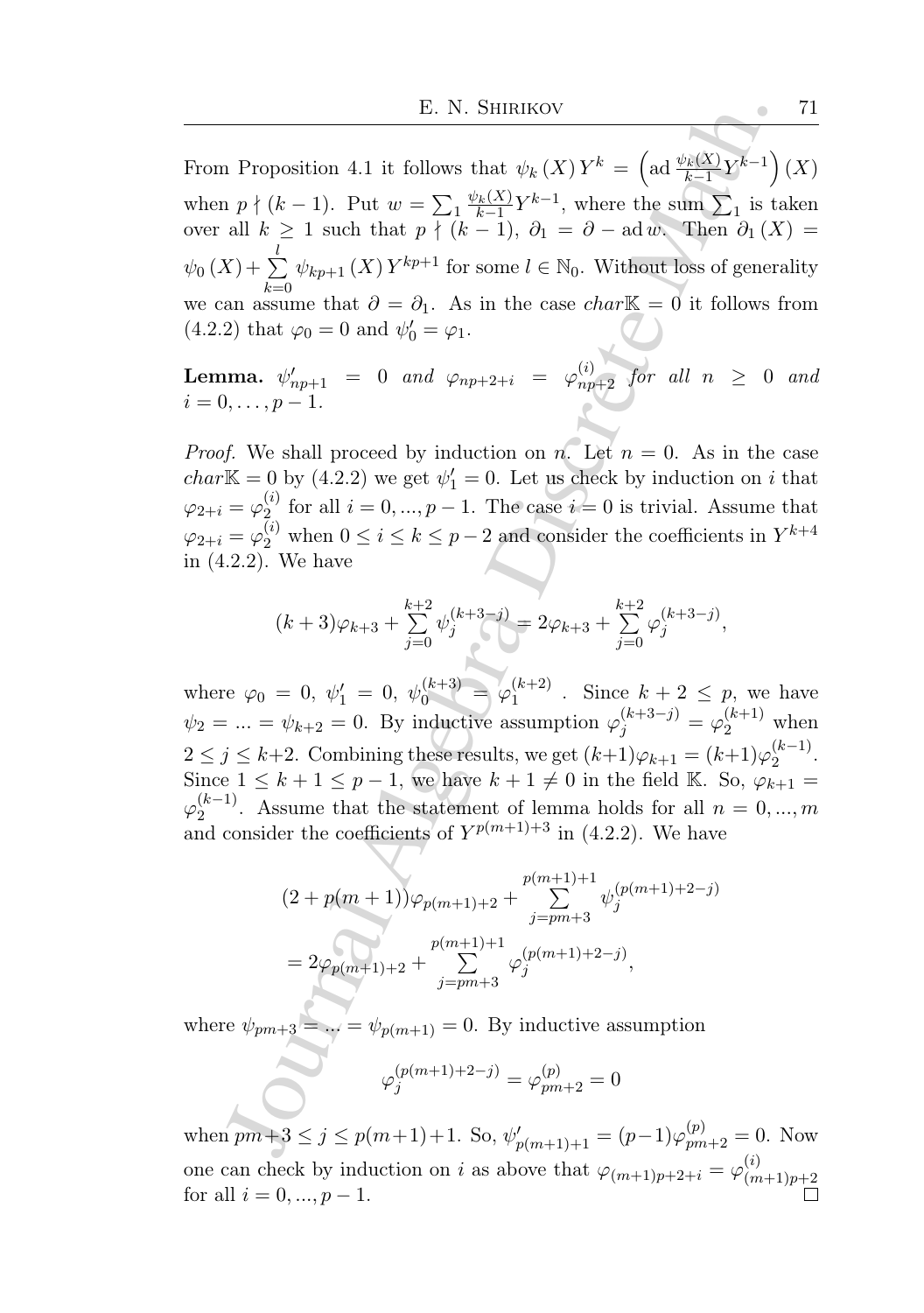Two-GENERATED GRADED ALGEBRAS<br>  $\psi_{11} = 0, 0 \leq j \leq l$ , we have  $\psi_{pj+1}(X) = \tilde{\psi}_{j}(X^{p}).$  So,  $\psi_{12}(X^{p}) + \sum_{j=0}^{l} \tilde{\psi}_{j}(X^{p})Y^{nj+1} = \psi_{0}(X) + YT(X^{p}, Y^{p})$ <br>  $X^{p})Y^{pj} = T(X^{p}, Y^{p}) \in Z(\Lambda_{2}(\mathbb{K})).$  We have already proved<br>  $X)Y + \sum$ Since  $\psi'_{pj+1} = 0, \ 0 \le j \le l$ , we have  $\psi_{pj+1}(X) = \tilde{\psi}_j(X^p)$ . So,  $U = \psi_0(X) + \sum$ l  $j=0$  $\tilde{\psi}_j(X^p)Y^{pj+1} = \psi_0(X) + YT(X^p, Y^p),$ where  $\sum$ l  $j=0$  $\tilde{\psi}_j(X^p)Y^{pj} = T(X^p, Y^p) \in Z(\Lambda_2 (\mathbb{K}))$ . We have already proved that  $V = \psi_0'(X)Y + \sum$  $k\succeq0$  $\sum^{p-1}$  $i=0$  $\varphi_{pk+2}^{(i)}(X)Y^{pk+2+i}$ . If  $\psi(X) = X^{pr+i}, \Psi(X) =$  $\frac{X^{pr+i+1}}{i+1}$ ,  $r \in \mathbb{N}_0$ ,  $0 \leq i \leq p-2$ , then  $\Psi'(X) = \psi(X)$  and from Proposition 4.1 we get  $\sum$  $p-1$  $j=0$  $\psi^{(j)}(X) Y^{pk+2+j} = \sum$ p  $j=1$  $\Psi^{(j)}(X) Y^{pk+1+j} = -\left(\text{ad}\Psi(X) Y^{pk}\right)(Y),$ 

where  $\left(\text{ad }\Psi\left(X\right)Y^{pk}\right)(X) = 0$  for all  $k \geq 0$ . Let  $\varphi_{pk+2}(X) = \sum_{k=0}^{s_k}$  $i=0$  $\alpha^k_i X^i,$  $w = \sum$ l  $_{k=0}$  $\sum$  $0 \le i \le s_k, p(i+1)$  $\alpha_i^k \frac{X^{i+1}}{i+1} Y^{pk}, \ \partial = \partial_2 - \text{ad }w.$  Then  $\partial_2(X) = \partial(X)$ and

$$
\partial_2(Y) = \psi_0'(X)Y + \sum_{k \ge 0} \sum_{i \ge 1, pi-1 \le s_k} \alpha_{pi-1}^k Y^{pk} \sum_{j=1}^p \frac{(p-1)!}{(p-j)!} X^{ip-j} Y^{j+1}
$$
  
=  $\psi_0'(X)Y + (\sum_{k \ge 0} \sum_{i \ge 1, pi-1 \le s_k} \alpha_{pi-1}^k X^{i(p-1)} Y^{pk}) (\sum_{j=1}^p \frac{(p-1)!}{(p-j)!} X^{p-j} Y^{j+1})$   
=  $\psi_0'(X)Y + R(X, Y) S(X^p, Y^p),$ 

where

$$
S(X^{p}, Y^{p}) = \sum_{k \geq 0} \sum_{i \geq 1, pi-1 \leq s_{k}} \alpha_{pi-1}^{k} X^{i(p-1)} Y^{pk} \in Z(\Lambda_{2}(\mathbb{K})),
$$
  

$$
R(X, Y) = \sum_{j=1}^{p} \frac{(p-1)!}{(p-j)!} X^{p-j} Y^{j+1} = Y X^{p-1} Y.
$$

(III) Let *char*<sup>K</sup> = 2. Then for any  $\psi \in K[X]$  we have  $\psi''(X) = 0$ . From (4.2.1) we get  $V'_Y Y^2 + U'_X Y^2 = V'_X Y^2$ , i.e.

$$
V'_Y + U'_X = V'_X \t\t(4.2.3)
$$

From Proposition 4.1 it follows that  $\psi_k(X) Y^k = \left(\text{ad } \frac{\psi_k(X)}{k-1} Y^{k-1}\right)(X)$ when  $k \in \mathbb{N}$ , 2 | k. Put  $w = \sum_{1} \frac{\psi_k(X)}{k-1}$  $\frac{\sum_{k}^{k}(X)}{k-1}Y^{k-1}$ , where the sum  $\sum_{1}$  is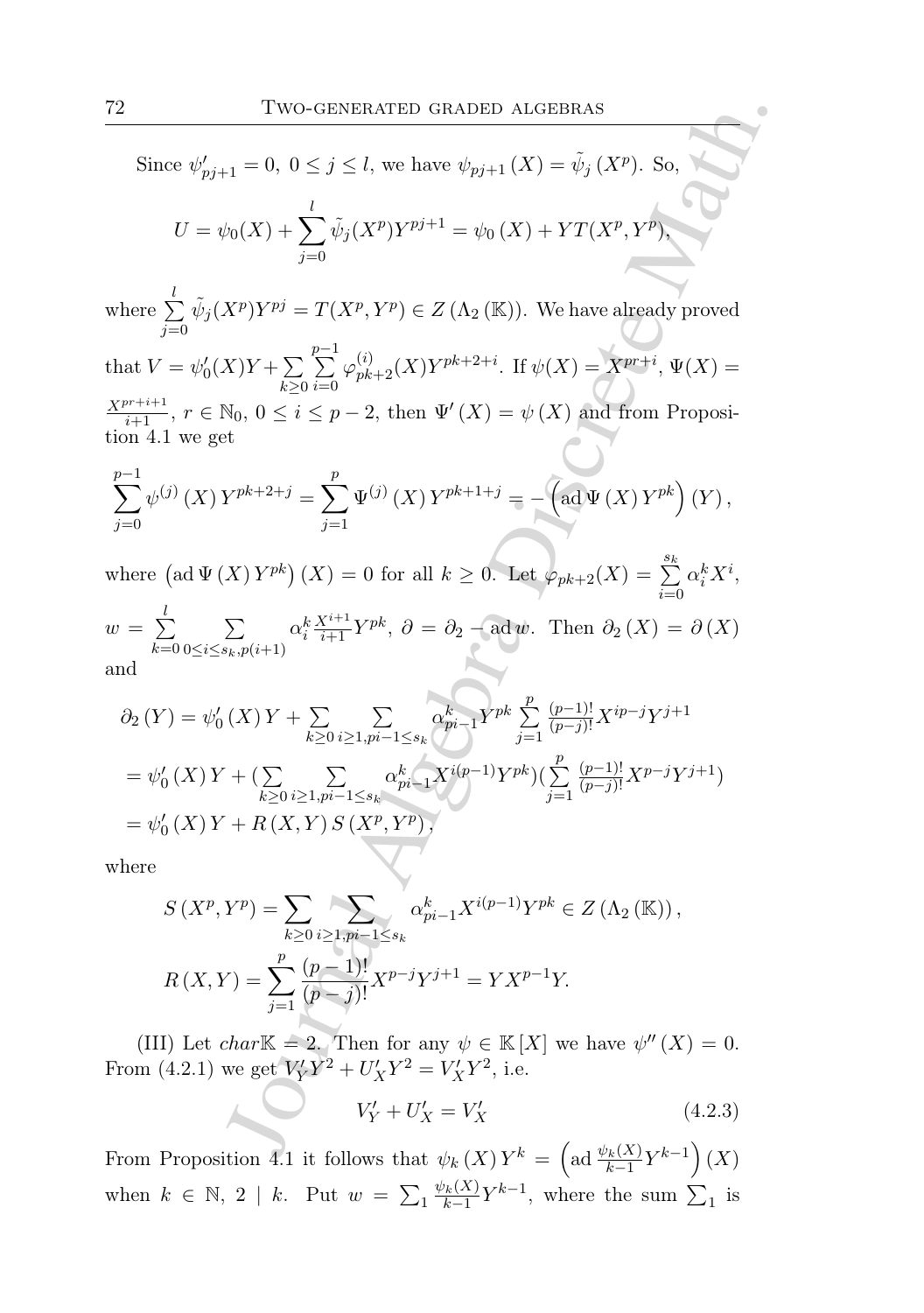E. N. SHIRIKOV<br>
Le. N. SHIRIKOV<br>  $\mathbf{u}$ , over all  $k \geq 1$  such that  $2 \mid k$ ,  $\partial_1 = \partial - \text{ad } w$ . Then  $\partial_1 (X + \sum_{k=0}^{k} \psi_{2k+1}(X) Y^{2k+1}$  for some  $\ell \in \mathbb{N}_0$ . As above we shall asso $\partial = \partial_1$ . From (4.2.3) it follows t taken over all  $k \geq 1$  such that  $2 \mid k, \partial_1 = \partial - \text{ad } w$ . Then  $\partial_1(X) =$  $\psi_0\left(X\right) + \sum$ l  $_{k=0}$  $\psi_{2k+1}(X) Y^{2k+1}$  for some  $l \in \mathbb{N}_0$ . As above we shall assume that  $\partial = \partial_1$ . From (4.2.3) it follows that  $\varphi_0$  can be equal to any element of K[X]. Considering monomials in X in (4.2.3) we have  $\varphi_1 + \psi'_0 = \varphi'_0$ , i.e.  $\varphi_1 = \psi'_0 + \varphi'_0$ . Then  $\varphi'_1 = \psi''_0 + \varphi''_0 = 0$ . Consider the coefficients in  $Y^{2n}$ ,  $n \in \mathbb{N}$ , in (4.2.3). We have  $\varphi_{2n+1} + \psi'_{2n} = \varphi'_{2n}$ , where  $\psi_{2n} = 0$ . Then  $\varphi_{2n+1} = \varphi'_{2n}$  and  $\varphi'_{2n+1} = \varphi''_{2n} = 0$ . Considering the coefficients of  $Y^{2n-1}, n \in \mathbb{N}$ , in (4.2.3) we have  $\psi'_{2n-1} = \varphi'_{2n-1} = 0$ . Thus,

$$
\partial(X) = \psi_0(X) + \sum_{j=0}^{l} \tilde{\psi}_j(X^2) Y^{2j+1} = \psi_0(X) + T(X^2, Y^2)Y,
$$
  
\n
$$
\partial(Y) = \varphi_0(X) + (\varphi'_0(X) + \psi'_0(X))Y
$$
  
\n
$$
+ \sum_{j \ge 1} (\varphi_{2j}(X) Y^{2j} + \varphi'_{2j}(X) Y^{2j+1}),
$$

where  $T(X^2, Y^2) = \sum$ l  $j=0$  $\tilde{\psi}_j(X^2) Y^{2j} \in Z(\Lambda_2(\mathbb{K}))$ . As in the case  $char\mathbb{K} = p > 2$  it is easily shown that

$$
\partial(Y) = \varphi_0(X) + (\varphi'_0(X) + \psi'_0(X)) Y + R(X, Y) S(X^2, Y^2) + \text{ad } w(Y),
$$
  
where  $S(X^2, Y^2) \in Z(\Lambda_2(\mathbb{K}))$ ,  $R(X, Y) = XY^2 + Y^3 = YXY$ ,  $w \in \Lambda_2(\mathbb{K})$  and  $\text{ad } w(X) = 0$ .

The next propositions are technical. We briefly indicate their proofs. **Proposition 4.3.** For any  $n \in \mathbb{N}$ 

$$
Q_n(X,Y) = \sum_{k=0}^{n-1} X^k Y X^{n-1-k} = \sum_{k=0}^{n-1} (n-1-k)! {n \choose k} X^k Y^{n-k}
$$

$$
= \sum_{k=0}^{n-1} \frac{n!}{k! (n-k)} X^k Y^{n-k}.
$$

The proof is a direct calculation based on Proposition 2.1.

**Proposition 4.4.** If  $\partial \in Der\Lambda_2(\mathbb{K})$  and  $\varphi \in \mathbb{K}[X]$ , then  $\partial(\varphi(X)) =$  $\varphi'(X) \partial(X) + \text{ad} w_{\varphi}(X) \text{ for some } w_{\varphi} \in \Lambda_2(\mathbb{K}).$ 

*Proof.* From Proposition 4.2 it follows that  $\partial(X) = zY + \psi(X)$  for some  $z \in Z(\Lambda_2(\mathbb{K}))$  and  $\psi \in \mathbb{K}[X]$ . It is enough to check our statement for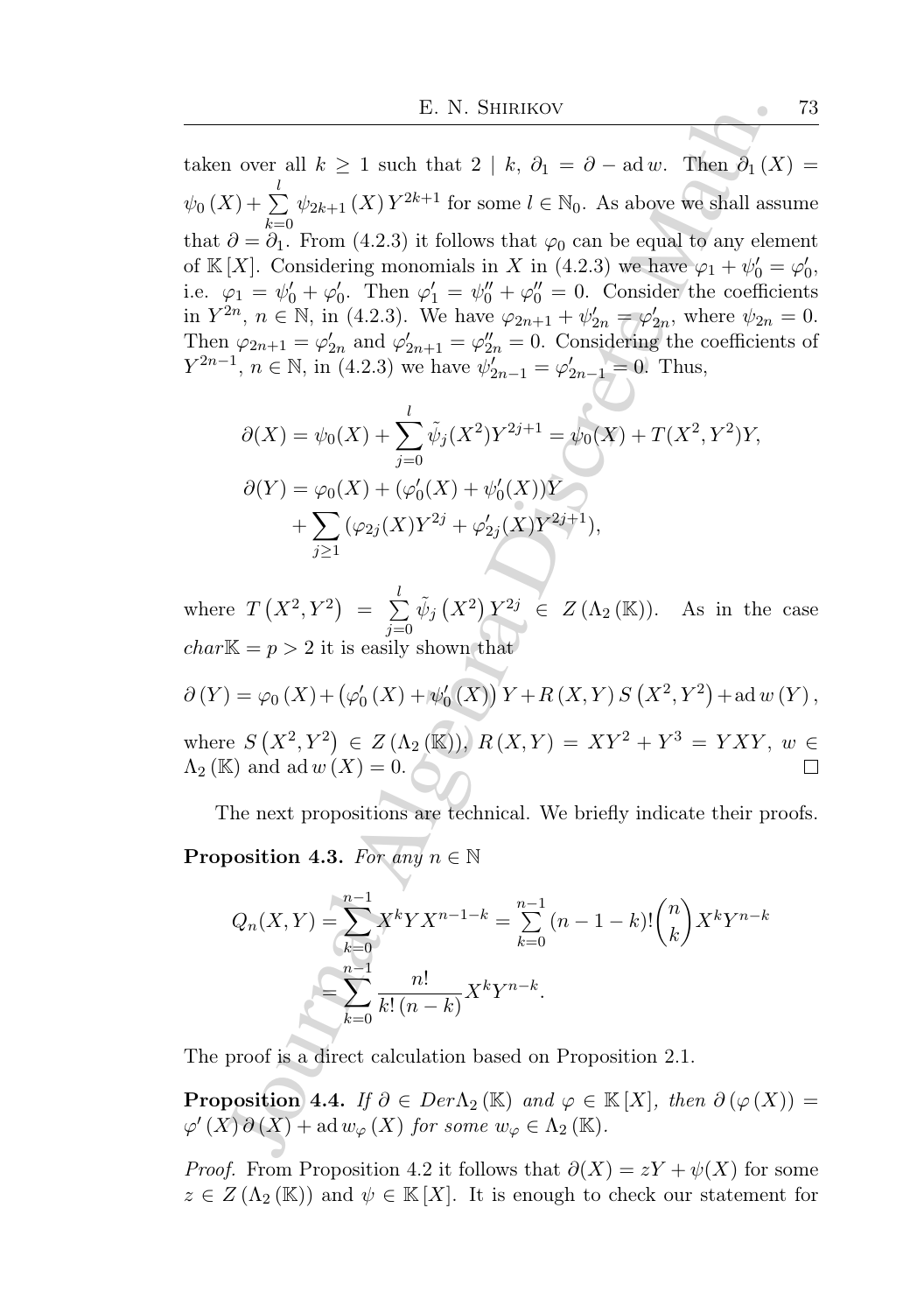$\varphi(X) = X^n$ ,  $n \in \mathbb{N}_0$ . The cases  $n = 0$  and  $n = 1$  are clear. If  $n \geq 2$ , then from Proposition 4.3 we obtain

Journal Algebra Discrete Math. ∂ (X<sup>n</sup> ) = nψ (X) Xn−<sup>1</sup> + znXn−1Y + z nP−2 k=0 (<sup>n</sup> <sup>−</sup> <sup>1</sup> <sup>−</sup> <sup>k</sup>)! n k XkY n−k .

From Proposition 4.1 it follows that

$$
z\sum_{k=0}^{n-2} (n-1-k)! {n \choose k} X^k Y^{n-k} = \text{ad} \, w_{\varphi} \, (X),
$$

where  $w_{\varphi} = z$  $\sum_{ }^{n-2}$  $k=0$  $(n-2-k)!$  $\binom{n}{k}$ k  $\bigg\} X^k Y^{n-k-1}$ . Thus, ′

$$
\partial (X^n) = (X^n)' \partial (X) + \mathrm{ad} \, w_{\varphi} (X) .
$$

**Proposition 4.5.** Let char $\mathbb{K} = 0$  and  $\partial_1, \partial_2 \in Der \Lambda_2(\mathbb{K})$ , where

$$
\partial_i(X) = \alpha_i Y + \psi_i(X), \quad \partial_i(Y) = \psi'_i(X) Y
$$

for some  $\alpha_i \in \mathbb{K}, \psi_i \in \mathbb{K}[X], i = 1, 2$ . Then there exists an element  $w \in \Lambda_2(\mathbb{K})$  such that

$$
[\partial_1, \partial_2] (X) = \psi_1(X) \psi_2'(X) - \psi_1'(X) \psi_2(X) + \text{ad} \, w(X),
$$
  

$$
[\partial_1, \partial_2] (Y) = (\psi_1(X) \psi_2''(X) - \psi_1''(X) \psi_2(X)) Y + \text{ad} \, w(Y).
$$

Proof. From Proposition 4.4 we get

$$
[\partial_1, \partial_2](X) = \psi_1(X) \psi_2'(X) - \psi_1'(X) \psi_2(X) + \text{ad } \tilde{w}(X)
$$

for some  $\tilde{w} \in \Lambda_2 (\mathbb{K})$ . If  $\partial = [\partial_1, \partial_2] - \mathrm{ad}\, \tilde{w}$ , then

$$
\partial(X) = \psi_1(X)\psi_2'(X) - \psi_1'(X)\psi_2(X).
$$

As in the proof of Proposition 4.2 it is easily shown that

$$
\partial(Y) = (\psi_1(X)\,\psi_2'(X) - \psi_1'(X)\,\psi_2(X)\,')'Y + \mathrm{ad}\,\tilde{\tilde{w}}(Y)
$$

for some  $\tilde{\tilde{w}} \in \Lambda_2 (\mathbb{K})$ , where ad  $\tilde{\tilde{w}}(X) = 0$ . Let  $w = \tilde{w} + \tilde{\tilde{w}}$ . Finally, we obtain

$$
[\partial_1, \partial_2](X) = \psi_1(X) \psi_2'(X) - \psi_1'(X) \psi_2(X) + \text{ad } w(X),
$$
  

$$
[\partial_1, \partial_2](Y) = \psi_1(X) \psi_2''(X) - \psi_1''(X) \psi_2(X) + \text{ad } w(Y).
$$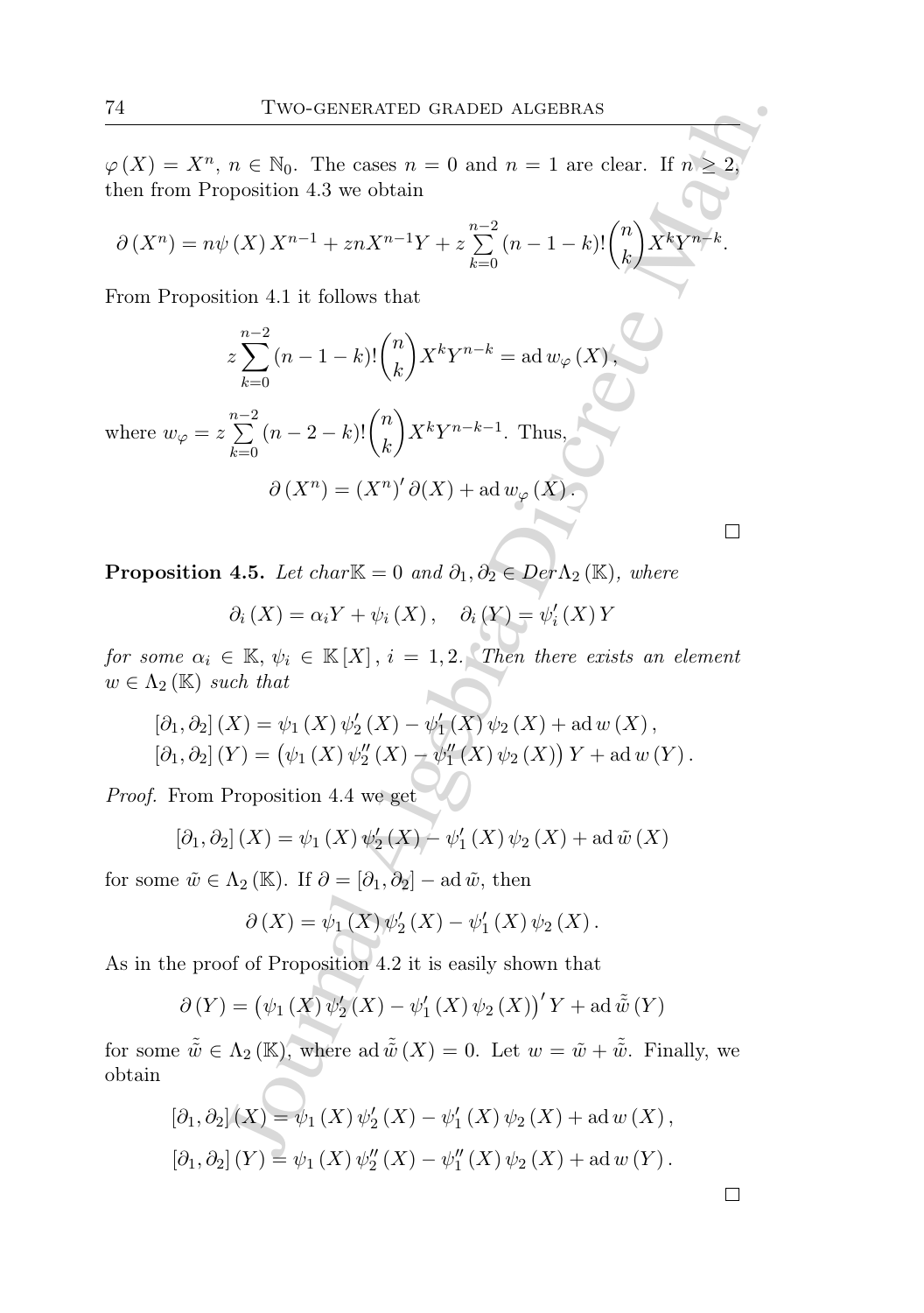Combining Propositions 4.2 and 4.5 we obtain

**Theorem 4.6.** If char $\mathbb{K} = 0$ , then each derivation  $\partial \phi f \Lambda_2(\mathbb{K})$  can be represented in the form  $\partial(X) = \alpha Y + \psi(X) + \text{ad} \, w(X), \, \partial(Y) =$  $\psi'(X) Y + ad w(Y)$ , where  $\alpha \in \mathbb{K}$ ,  $\psi \in \mathbb{K}[X]$ ,  $w \in \Lambda_2(\mathbb{K})$  and the Lie algebra of outer derivations of  $\Lambda_2(\mathbb{K})$  is isomorphic to the algebra  $\mathbb{K}\oplus\mathbb{K}[X]$ with respect to the operation  $[\cdot, \cdot]$  such that

$$
[(\alpha_1, \psi_1(X)), (\alpha_2, \psi_2(X))] = (0, \psi_1(X) \psi_2'(X) - \psi_1'(X) \psi_2(X)).
$$

Note that if  $\Lambda$  is an algebra over field  $\mathbb{K}, \partial \in \mathbb{D}e\mathbb{M}$  and  $z \in Z(\Lambda)$ , then  $\partial(z) \in Z(\Lambda)$ . Indeed, for any  $w \in \Lambda$  we have  $\partial(w) z + w \partial(z) = \partial(wz) = \overline{\partial(wz)}$  $\partial (zw) = \partial (z) w + z \partial (w) = \partial (z) w + \partial (w) z$ , i.e.  $\partial (z) w = w \partial (z)$ . From Theorem 2.2 it follows that if  $z \in Z(\Lambda_2 (\mathbb{K}))$ , then  $z = \sum$  $i \geq 0, j \geq 0$  $\alpha_{ij}X^{ip}Y^{jp}.$ 

Put

$$
z'_{X^p} = \sum_{i \ge 1, j \ge 0} i \alpha_{ij} X^{(i-1)p} Y^{jp}, \quad z'_{Y^p} = \sum_{i \ge 0, j \ge 1} j \alpha_{ij} X^{ip} Y^{(j-1)p}.
$$

**Proposition 4.7.** If char $\mathbb{K} = p > 0$ ,  $z \in Z(\Lambda_2(\mathbb{K}))$ ,  $\partial \in Der\Lambda_2(\mathbb{K})$ ,  $\partial(X) = \psi + YT, \ \partial(Y) = \psi'Y + YX^{p-1}YS, \ where \ \psi \in \mathbb{K}[X], \ T, S \in$  $Z(\Lambda_2(\mathbb{K}))$ , then  $\partial(z) = -\left(z'_{X^p}T(X^p, Y^p)Y^p + z'_{Y^p}S(X^p, Y^p)Y^{2p}\right).$ 

The proof is a direct calculation based on Propositions 1.2 and 4.3.

**Proposition 4.8.** If char $\mathbb{K} = p > 0$ ,  $\partial \in Der \Lambda_2(\mathbb{K})$ ,  $\partial(X) = \psi + YT$ ,  $\partial(Y) = \psi'Y + YX^{p-1}YS$ , where  $\psi \in \mathbb{K}[X]$ ,  $T, S \in Z(\Lambda_2(\mathbb{K}))$ , then for some coefficients  $\alpha_{ij} \in \mathbb{K}$ 

$$
\partial (YX^{p-1}Y) = \psi' Y X^{p-1}Y + 2Y X^{p-1} Y X^{p-1} Y S + \sum \alpha_{ij} X^i Y^j,
$$

where the sum is taken over all i, j such that  $j \geq 2$ ,  $p \nmid i+1$ .

The proof is a direct calculation based on Propositions 2.1 and 4.4.

**Proposition 4.9.** If char $\mathbb{K} = p > 0$ ,  $\partial_i \in Der \Lambda_2(\mathbb{K})$ ,  $i = 1, 2$ ,  $\partial_i(X) =$  $\psi_i + YT_i, \partial_i(Y) = \psi'_i Y + YX^{p-1}YS_i, \text{ where } \psi_i \in \mathbb{K}[X], T_i, S_i \in$  $Z(\Lambda_2 (\mathbb{K}))$ , then for some  $w \in \Lambda_2 (\mathbb{K})$ 

E. N. SHIRIKOV  
\nCombining Propositions 4.2 and 4.5 we obtain  
\n**orem 4.6.** If charK = 0, then each derivation 
$$
\partial
$$
 of  $\Lambda_2$  (K)  
\npresented in the form  $\partial(X) = \alpha Y + \psi(X) + \text{ad } w(X)$ ,  $\partial(Y)$   
\n $(Y)Y + \text{ad } w(Y)$ , where  $\alpha \in \mathbb{K}, \psi \in \mathbb{K}[X]$ ,  $w \in \Lambda_2(\mathbb{K})$  and the Liu  
\n*a* of outer derivations of  $\Lambda_2(\mathbb{K})$  is isomorphic to the algebra  $\mathbb{K} \oplus \mathbb{K}$   
\nrespect to the operation  $[\cdot, \cdot]$  such that  
\n $(\alpha_1, \psi_1(X)), (\alpha_2, \psi_2(X))] = (0, \psi_1(X) \psi_2(X) - \psi_1'(X) \psi_2(X))$   
\nNote that if  $\Lambda$  is an algebra over field  $\mathbb{K}, \partial \in Der\Lambda$  and  $z \in Z(\Lambda)$ ,  $\lambda \in Z(\Lambda)$ . Indeed, for any  $w \in \Lambda$  we have  $\partial(w)z + w\partial(z) = \partial(wz)$ .  
\n $w = \partial(z) w + z\partial(w) = \partial(z) w + \partial(w) z_n$ , i.e.,  $\partial(z) w = w\partial(z)$ .  
\nFrom 2.2 it follows that if  $z \in Z(\Lambda_2(\mathbb{K}))$ , then  $z = \sum_{i \geq 0, j \geq 0} \alpha_{ij}X^{ip}$ .  
\n $z'_{X^p} = \sum_{i \geq 1, j \geq 0} i\alpha_{ij}X^{(i-1)p}Y^{jp}$ ,  $z'_{Y^p} = \sum_{i \geq 0, j \geq 1} i\alpha_{ij}X^{ip}Y^{(j-1)p}$ .  
\n**position 4.7.** If charK =  $p > 0$ ,  $z \in Z(\Lambda_2(\mathbb{K}))$ ,  $\partial \in Der\Lambda_2$   
\n $| \geq \psi + YT$ ,  $\partial(Y) = \psi'Y + YXY^{p-1}YS$ , where  $\psi \in \mathbb{K}[X], T$ ,  
\n $2(\mathbb{$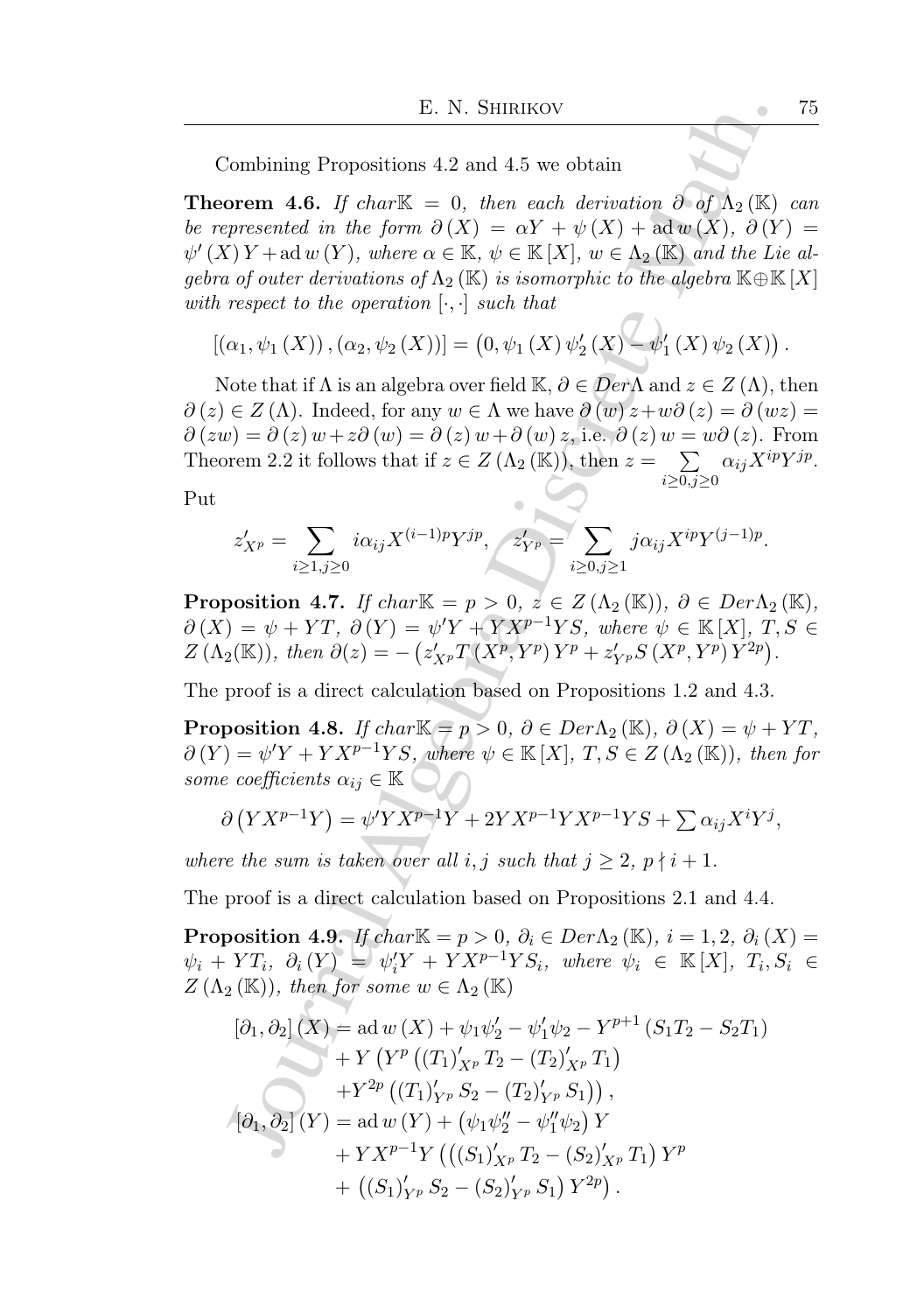The proof is a direct calculation based on Propositions 2.1, 4.1, 4.2, 4.4, 4.7, 4.8.

Combining Propositions 4.2 and 4.9 we obtain

**Theorem 4.10.** If char $\mathbb{K} = p > 2$ , then each derivation  $\partial$  of  $\Lambda_2(\mathbb{K})$  can be written in the form

$$
\partial(X) = \psi(X) + T(X^p, Y^p)Y + ad w(X),
$$
  

$$
\partial(Y) = \psi'(X)Y + S(X^p, Y^p)YX^{p-1}Y + ad w(Y),
$$

where  $\psi \in \mathbb{K}[X], T, S \in Z(\Lambda_2(\mathbb{K}))$ ,  $w \in \Lambda_2(\mathbb{K})$  and the Lie algebra of outer derivations of  $\Lambda_2(\mathbb{K})$  is isomorphic to the algebra  $\mathbb{K}[X] \oplus$  $\mathbb{K}[X^p, Y^p]\oplus \mathbb{K}[X^p, Y^p]$  with respect to the operation  $[\cdot, \cdot]$  such that

$$
[(\psi_1, T_1, S_1), (\psi_2, T_2, S_2)] = (\psi, T, S),
$$

where  $\psi = \psi_1 \psi_2' - \psi_1' \psi_2$ ,

Two-GENERATED GRADED ALGEBRAS  
\nproof is a direct calculation based on Propositions 2.1, 4.1, 4.2, 4.4,  
\n4.8.  
\nCombining Propositions 4.2 and 4.9 we obtain  
\n*orem* 4.10. If charK = 
$$
p > 2
$$
, then each derivation  $\partial$  of  $\Lambda_2$ (K) can  
\n*inter* in the form  
\n
$$
\partial(X) = \psi(X) + T(X^p, Y^p)Y + ad w(X),
$$
\n
$$
\partial(Y) = \psi'(X)Y + S(X^p, Y^p)YX^{p-1}Y + ad w(Y),
$$
\n
$$
e \psi \in K[X], T, S \in Z(\Lambda_2(K)), w \in \Lambda_2(K) \text{ and the Lie algebra}
$$
\n
$$
e^p, Y^p] \oplus K[X^p, Y^p] with respect to the operation [\cdot, \cdot] such that\n[(\psi_1, T_1, S_1), (\psi_2, T_2, S_2)] = (\psi, T, S),
$$
\n
$$
e \psi = \psi_1 \psi_2' - \psi_1' \psi_2,
$$
\n
$$
T = -Y^p(S_1T_2 - S_2T_1) + Y^p((T_1)_{X^p} T_2 - (T_2)_{X^p} T_1)
$$
\n
$$
+ Y^{2p}((T_1)_{Y^p} S_2 - (T_2)_{Y^p} S_1),
$$
\n
$$
S = Y^p((S_1)_{X^p} T_2 - (S_2)_{X^p} T_1) + Y^{2p}((S_1)_{Y^p} S_2 - (S_2)_{Y^p} S_1).
$$
\nNow we shall consider the Lie algebra of outer derivations of  $\Lambda_2(K)$   
\ne case  $char K = 2$ . As above we shall omit technical details.  
\nposition 4.11. If  $char K = 2$  and  $\theta \in K[X]$ , then  $\theta' \in Z(\Lambda_2(K))$ .  
\n*f*. It is enough to consider the case  $\theta = X^n$ ,  $n \in N$ . If  $n = 2k$ , then  
\n $nX^{n-1} = 0$ . If  $n = 2k + 1$ , then  $\theta' = nX^{n-1} = X^{2k}$ . From Theorem  
\nwe get  $\theta'$ 

Now we shall consider the Lie algebra of outer derivations of  $\Lambda_2(\mathbb{K})$ in the case  $char\mathbb{K} = 2$ . As above we shall omit technical details.

**Proposition 4.11.** If  $char \mathbb{K} = 2$  and  $\theta \in \mathbb{K}[X]$ , then  $\theta' \in Z(\Lambda_2(\mathbb{K}))$ .

*Proof.* It is enough to consider the case  $\theta = X^n$ ,  $n \in N$ . If  $n = 2k$ , then  $\theta' = nX^{n-1} = 0$ . If  $n = 2k + 1$ , then  $\theta' = nX^{n-1} = X^{2k}$ . From Theorem 2.2 we get  $\theta' \in Z(\Lambda_2(\mathbb{K}))$ .

**Proposition 4.12.** If char  $\mathbb{K} = 2$ ,  $z \in Z(\Lambda_2(\mathbb{K}))$ ,  $\partial \in Der \Lambda_2(\mathbb{K})$ ,  $\partial(X) = \psi + YT, \ \partial(Y) = \varphi + (\psi' + \varphi')Y + YXYS, \ where \ \psi, \varphi \in \mathbb{K}[X],$  $T, S \in Z(\Lambda_2 (\mathbb{K}))$ , then  $\partial(z) = z'_{X^2}TY^2 + z'_{Y^2} (SY^2 + \varphi') Y^2$ .

*Proof.* Consider derivations  $\partial_i \in Der\Lambda_2(\mathbb{K}), i = 1, 2, \partial_1(X) = \psi + YT$ ,  $\partial_1(Y) = \psi'Y + YXYS, \partial_2(X) = 0, \partial(Y) = \varphi + \varphi'Y.$  Then  $\partial = \partial_1 + \partial_2$ . It remains to use Propositions 2.1 and 4.7.

**Proposition 4.13.** If char $\mathbb{K} = 2$ ,  $\partial \in Der\Lambda_2(\mathbb{K})$ ,  $\partial(X) = \psi + YT$ ,  $\partial(Y) = \varphi + (\psi' + \varphi') Y + YXYS$ , where  $\psi, \varphi \in \mathbb{K}[X], T, S \in Z(\Lambda_2(\mathbb{K})),$ then for some coefficients  $\alpha_{ij} \in \mathbb{K}$   $\partial (YXY) = \psi'YXY + \sum \alpha_{ij}X^iY^j$ , where the sum is taken over all i, j such that  $j \geq 2$ ,  $2 \mid i$ .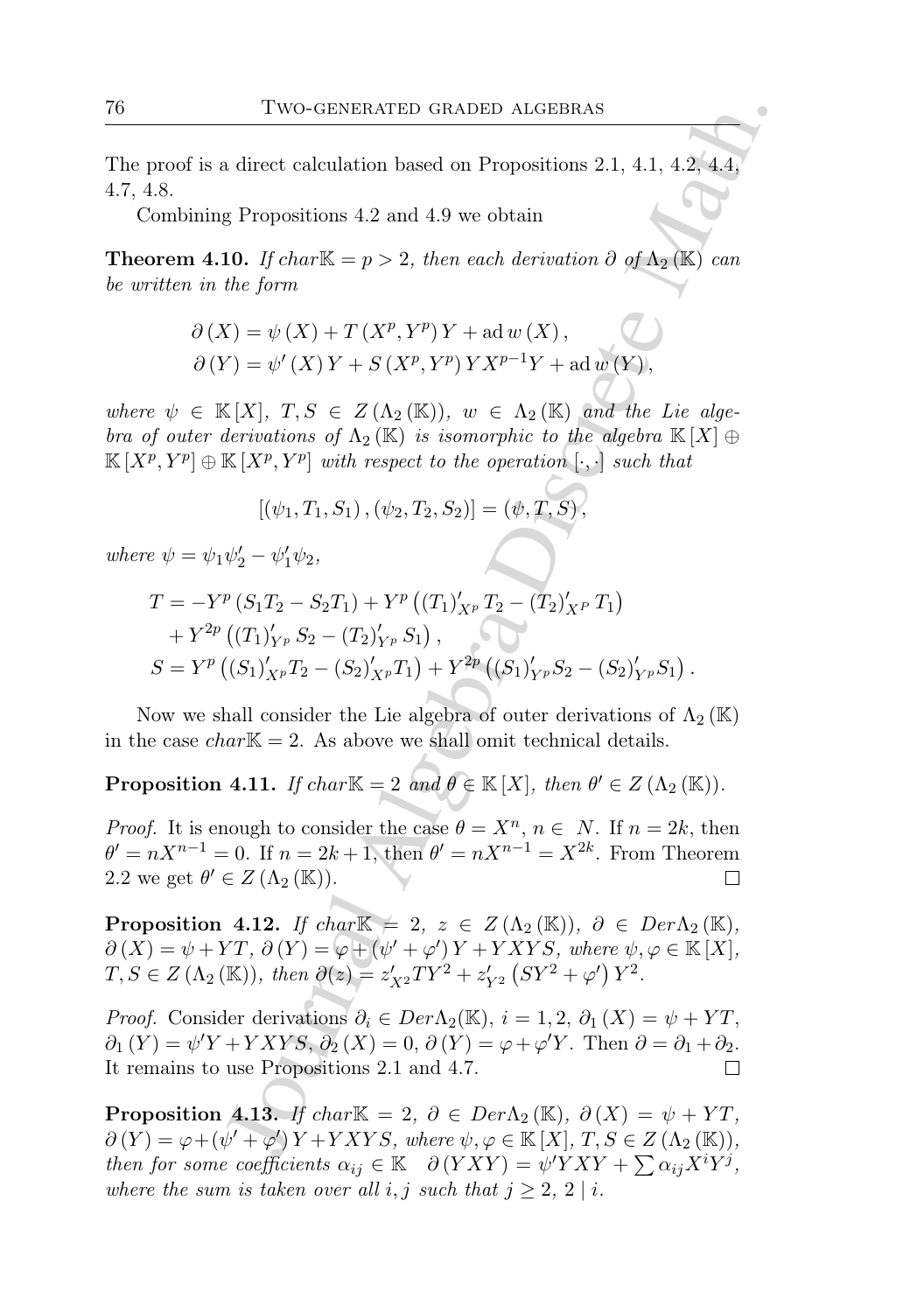E. N. SHIRIKOV<br>
f. Consider derivations  $\partial_i \in Der \Lambda_2(K), i = 1, 2, \partial_1(X) - \psi + i$ <br>  $\partial_2$ . H follows from Proposition 4.8 that for some coefficients  $\beta_{ij}$ <br>  $\partial_k$ . H follows from Proposition 4.8 that for some coefficients  $\beta_{ij$ *Proof.* Consider derivations  $\partial_i \in Der\Lambda_2(\mathbb{K}), i = 1, 2, \partial_1(X) = \psi + YT$ ,  $\partial_1(Y) = \psi'Y + YXYS, \ \partial_2(X) = 0, \ \partial(Y) = \varphi + \varphi'Y.$  Then  $\partial =$  $\partial_1 + \partial_2$ . It follows from Proposition 4.8 that for some coefficients  $\beta_{ij} \in \mathbb{K}$  $\partial_1 (YXY) = \psi'YXY + \sum_1 \beta_{ij} X^i Y^j$ , where the sum  $\sum_1$  is taken over all i, j such that  $j \geq 2$ ,  $2 \mid i$ . From Propositions 2.1 and 4.11 we get for some coefficients  $\gamma_{ij} \in \mathbb{K}$ 

$$
\partial_2 (YXY) = \partial_2 (Y) XY + YX\partial_2 (Y)
$$
  
=  $(\varphi + \varphi'Y) XY + YX (\varphi + \varphi'Y)$   
=  $\varphi XY + Y\varphi X = \varphi XY + \varphi XY + (\varphi X)' Y^2$   
=  $(\varphi X)' Y^2 = \sum_1 \gamma_{ij} X^i Y^j$ 

Finally, we obtain for some coefficients  $\alpha_{ij} \in \mathbb{K}$ 

$$
\partial (YXY) = \partial_1 (YXY) + \partial_2 (YXY) = \psi' YXY + \sum_1 \alpha_{ij} X^i Y^j.
$$

**Proposition 4.14.** If char $\mathbb{K} = 2$ ,  $\theta \in \mathbb{K}[X]$ ,  $\partial \in Der\Lambda_2(\mathbb{K})$ ,  $\partial(X) =$  $\psi + YT, \ \partial(Y) = \varphi + (\psi' + \varphi')Y + YXYS, \ where \ \psi, \varphi \in \mathbb{K}[X], \ T =$  $P + QY^2$ ,  $P = P(X^2)$ ,  $P,Q,S \in Z(\Lambda_2(K))$ , then for some coefficients  $\gamma_{ij}\in\mathbb{K}\;\partial\left(\theta\right)=\psi\theta'+YP\theta'+YXY\left(\theta'\right)'_{X^2}T+\sum\gamma_{ij}X^iY^j,\text{ where the sum }$ is taken over all i, j such that  $j \geq 2$ ,  $2 \mid i$ .

*Proof.* Put  $z = (X\theta)'$ . From Proposition 4.11 we get  $z \in Z(\Lambda_2(K))$ . It is clear that  $\theta = X\theta' + z$ . From Proposition 4.12 we obtain for some coefficients  $\alpha_{ij} \in \mathbb{K}$ 

$$
\partial(z) = z'_{X^2} T Y^2 + z'_{Y^2} (S Y^2 + \varphi') Y^2 = z'_{X^2} T Y^2 = \sum_1 \alpha_{ij} X^i Y^j,
$$

where the sum  $\sum_{i=1}^{n}$  is taken over all  $i, j$  such that  $j \geq 2, 2 \mid i$ . Since  $XY^2 = YXY + Y^3$ , we can conclude that for some coefficients  $\beta_{ij} \in \mathbb{K}$ 

$$
\partial (X\theta') = \partial (X)\theta' + X\partial (\theta') = (\psi + Y (P + QY^2)) \theta' + XY^2 (\theta')'_{X^2} T
$$
  
=  $\psi \theta' + YP\theta' + YXY (\theta')'_{X^2} T + (Q\theta' + (\theta')'_{X^2} T) Y^3$   
=  $\psi \theta' + YP\theta' + YXY (\theta')'_{X^2} T + \sum_{i} \beta_{ij} X^i Y^j$ 

Finally, we obtain for some coefficients  $\gamma_{ij} \in \mathbb{K}$ 

$$
\partial(\theta) = \psi\theta' + YP\theta' + YXY(\theta')_{X^2}'T + \sum_{1} \gamma_{ij}X^{i}Y^{j}.
$$

 $\Box$ 

 $\Box$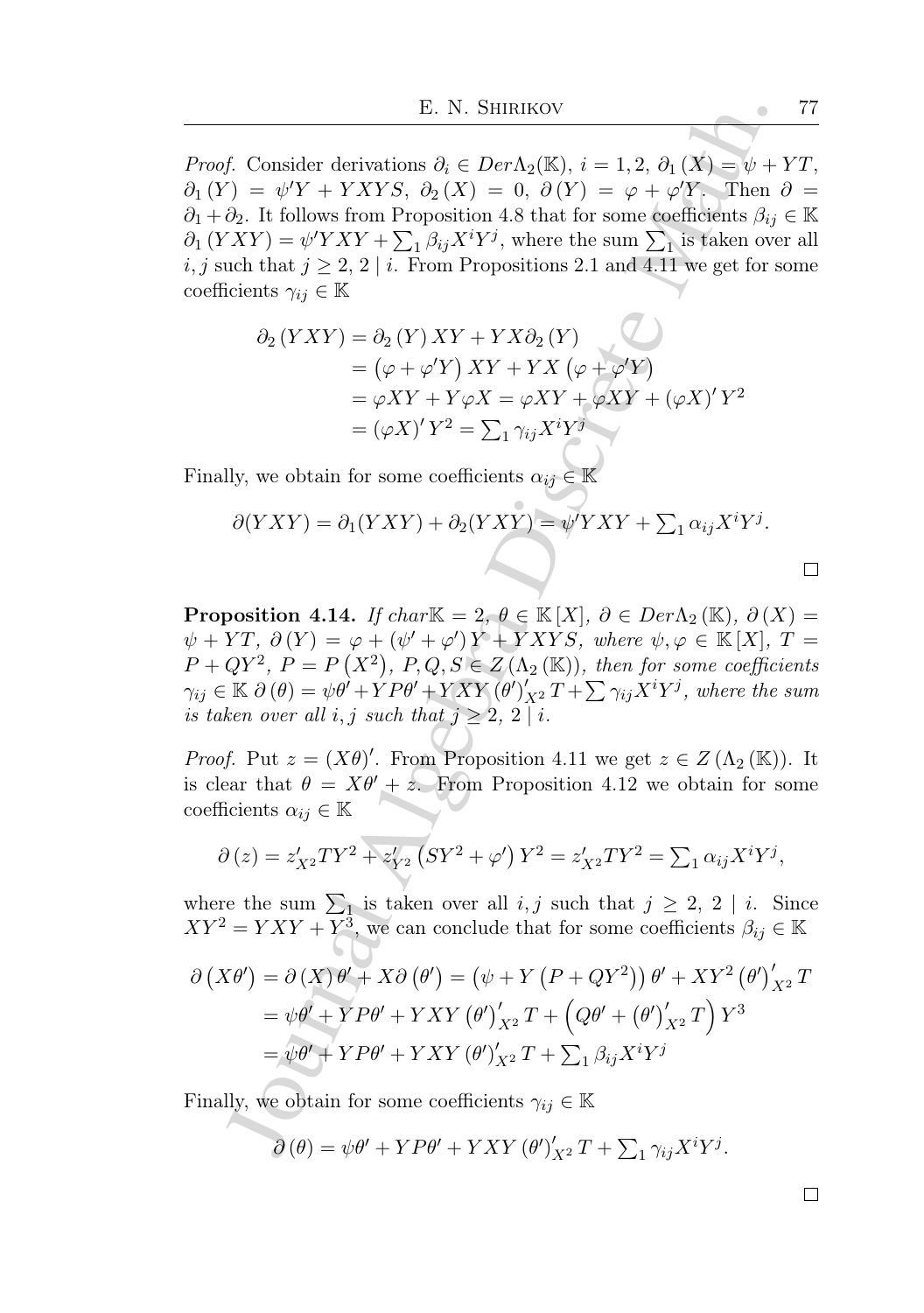**Proposition 4.15.** If char $\mathbb{K} = 2$ ,  $\partial_i \in Der \Lambda_2(\mathbb{K})$ ,  $i = 1, 2$ ,  $\partial_i(X) =$  $\psi_i + \overline{Y}T_i, \ \partial_i(Y) = \varphi_i + (\psi'_i + \varphi'_i) \overline{Y} + \overline{Y}XYS_i, \ \text{where} \ \psi_i, \varphi_i \in \mathbb{K}[X],$  $T_i = P_i + Q_i Y^2$ ,  $P_i = P_i (X^2)$ ,  $P_i, Q_i, S_i \in Z(\Lambda_2 (\mathbb{K}))$ , then

$$
[\partial_1, \partial_2](X) = \psi + YT + \text{ad } w(X),
$$
  

$$
[\partial_1, \partial_2](Y) = \varphi + (\psi' + \varphi')Y + YXYS + \text{ad } w(Y),
$$

where  $\psi = (\psi_1 \psi_2)' + \varphi_1 P_2 + \varphi_2 P_1$ ,  $\varphi = (\psi_1 \varphi_2 + \psi_2 \varphi_1 + \varphi_1 \varphi_2)'$ ,

$$
T = \varphi_1' T_2 + \varphi_2' T_1 + ((T_2)_{Y^2}' \varphi_1' + (T_1)_{Y^2}' \varphi_2') Y^2 + (S_1 T_2 + S_2 T_1) Y^2
$$
  
+ 
$$
((T_2)_{X^2}' T_1 + (T_1)_{X^2}' T_2) Y^2 + ((T_2)_{Y^2}' S_1 + (T_1)_{Y^2}' S_2) Y^4,
$$
  

$$
S = (\varphi_2')_{X^2}' T_1 + (\varphi_1')_{X^2}' T_2 + \varphi_2' S_1 + \varphi_1' S_2
$$
  
+ 
$$
((S_2)_{Y^2}' \varphi_1' + (S_1)_{Y^2}' \varphi_2') Y^2 + ((S_2)_{X^2}' T_1 + (S_1)_{X^2}' T_2) Y^2
$$
  
+ 
$$
((S_2)_{Y^2}' S_1 + (S_1)_{Y^2}' S_2) Y^4.
$$

Proof. Apply Proposition 4.1, 4.4, 4.12, 4.13, 4.14.

$$
\Box
$$

Combining Propositions 4.2 and 4.15 we obtain

**Theorem 4.16.** If char $\mathbb{K} = 2$ , then each derivation  $\partial$  of  $\Lambda_2(\mathbb{K})$  can be represented in the form

$$
\partial(X) = \psi(X) + T(X^2, Y^2)Y + ad w(X),
$$
  

$$
\partial(Y) = \varphi(X) + (\varphi'(X) + \psi'(X))Y + S(X^2, Y^2)YXY + ad w(Y),
$$

where  $\varphi, \psi \in \mathbb{K}[X], T = P + QY^2, P = P(X^2), P, Q, S \in Z(\Lambda_2(\mathbb{K})),$  $w \in \Lambda_2(\mathbb{K})$ , and the Lie algebra of outer derivations of  $\Lambda_2(\mathbb{K})$  is isomorphic to the algebra  $\mathbb{K}[X] \oplus \mathbb{K}[X] \oplus \mathbb{K}[X^2] \oplus \mathbb{K}[X^2, Y^2] \oplus \mathbb{K}[X^2, Y^2]$ with respect to the operation  $[\cdot, \cdot]$  such that

$$
[(\psi_1, \varphi_1, P_1, Q_1, S_1), (\psi_1, \varphi_1, P_1, Q_1, S_1)] = (\psi, \varphi, P, Q, S),
$$

where  $\psi = (\psi_1 \psi_2)' + \varphi_1 P_2 + \varphi_2 P_1$ ,

Two-GENERALED GRADED ALGEBRAS  
\nposition 4.15. If char K = 2, 
$$
\partial_i \in Der \Lambda_2 (K), i = 1, 2, \partial_i (X) = YT_i, \partial_i (Y) = \varphi_i + (\psi'_i + \varphi'_i) Y + Y X Y S_i, where  $\psi_i, \varphi_i \in K[X]$ ,  
\n $P_i + Q_i Y^2, P_i = P_i (X^2), P_i, Q_i, S_i \in Z(\Lambda_2 (K)), then$   
\n
$$
[\partial_1, \partial_2](X) = \psi + YT + ad w(X),
$$
\n
$$
[\partial_1, \partial_2](Y) = \varphi + (\psi' + \varphi') Y + Y X Y S + ad w(Y),
$$
\n
$$
= \varphi'_1 T_2 + \varphi'_2 T_1 + (T_2)'_{Y^2} \varphi'_1 + (T_1)'_{Y^2} \varphi'_2 Y^2 + (S_1 T_2 + S_2 T_1) Y^2
$$
\n
$$
= \varphi'_1 T_2 + \varphi'_2 T_1 + (T_1)'_{X^2} T_2 Y^2 + (T_2)'_{Y^2} S_1 + (T_1)'_{Y^2} S_2 Y^4,
$$
\n
$$
= (\varphi'_2)'_{X^2} T_1 + (\varphi'_1)'_{X^2} T_2 + \varphi'_2 S_1 + \varphi'_1 S_2
$$
\n
$$
+ ((S_2)'_{Y^2} \varphi'_1 + (S_1)'_{Y^2} \varphi'_2) Y^2 + ((S_2)'_{X^2} T_1 + (S_1)'_{X^2} S_2) Y^4,
$$
\n
$$
= (\varphi'_2)'_{X^2} T_1 + (\varphi'_1)'_{X^2} T_2 + \varphi'_2 S_1 + \varphi'_1 S_2
$$
\n
$$
+ ((S_2)'_{Y^2} S_1 + (S_1)'_{Y^2} S_2) Y^4.
$$
\n
$$
f. Apply Proposition 4.1, 4.4, 1.12, 4.13, 4.14.
$$
\nCombining Propositions 4.2 and 4.15 we obtain  
\n
$$
\text{over and } \text{in } \text{form}
$$
\n
$$
\partial(X) = \psi(X) + T(X^2, Y^2) Y + ad w(X),
$$
\n
$$
Y) = \var
$$
$$

where  $T_i = P_i + Q_i Y^2$ ,  $i = 1, 2$ .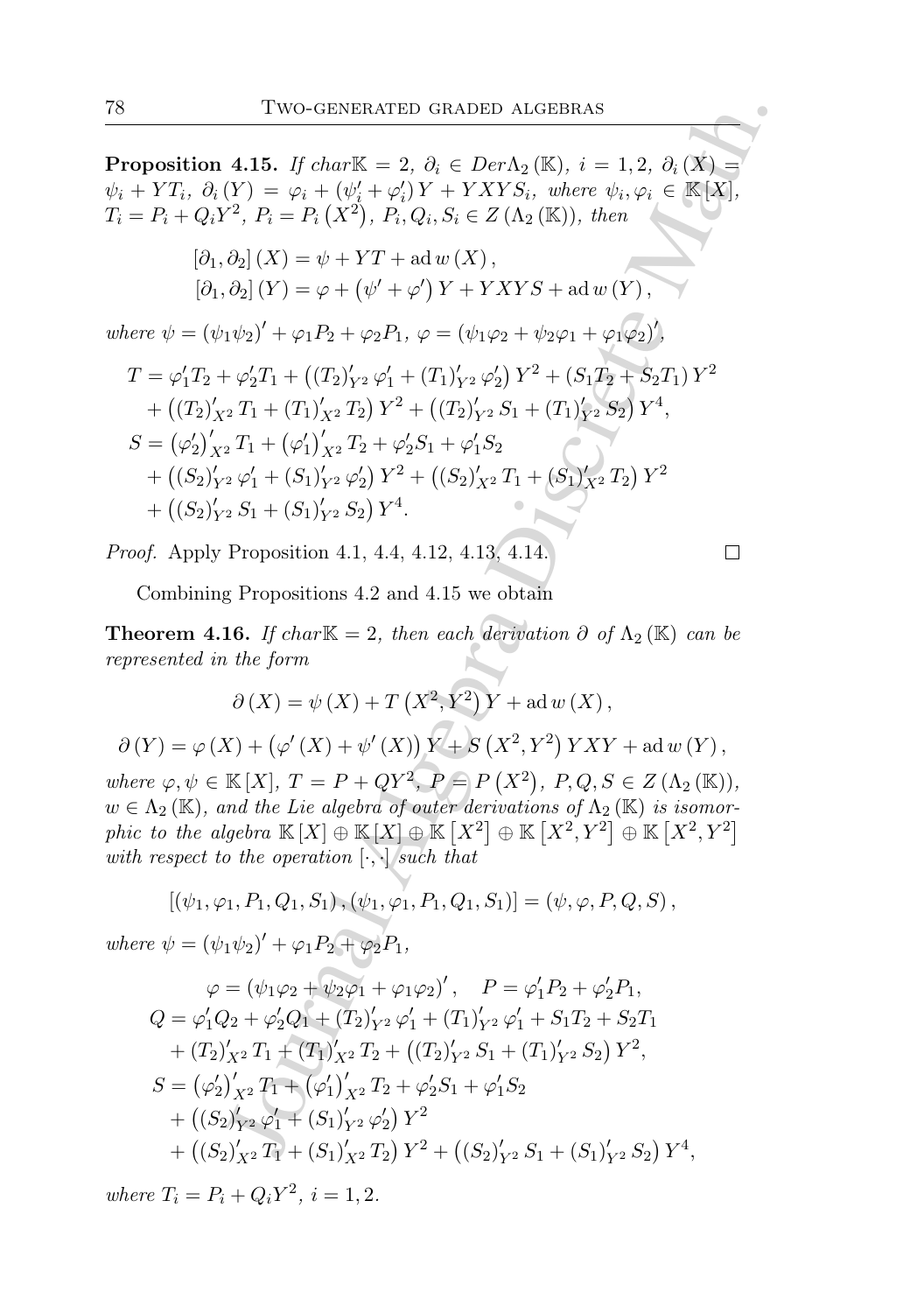The Lie algebra of derivations of  $\Lambda_2(\mathbb{K})$  in characteristic  $p > 0$  is a p-algebra. We shall consider this structure. Let  $\frac{d}{dx} : \mathbb{k}[X] \to \mathbb{K}[X]$ be the operator of formal differentiation, i.e.  $\frac{d}{dx}(\psi(X)) = \psi'(X)$  and  $m_{\theta}: \mathbb{K}[X] \to \mathbb{K}[X]$  be the operator of multiplication by  $\theta(X) \in \mathbb{K}[X]$ , i.e.  $m_{\theta}(\psi(X)) = \theta(X) \psi(X)$ .

**Proposition 4.17.** If  $\partial \in Der \Lambda_2(\mathbb{K})$ ,  $\partial(X) = \psi$ ,  $\partial(Y) = \psi'Y$ , where  $\psi$   $\in$  K[X], then for all  $n \in \mathbb{N}$   $\partial^n(X) = (m_{\psi} \circ \frac{d}{dx})^{n-1}(\psi)$ ,  $\partial^n(Y) =$  $\left(\frac{d}{dx} \circ m_{\psi}\right)^n(1)Y.$ 

The proof is a direct calculation.

E. N. SHIRIKOV<br>
The Lie algebra of derivations of  $\Lambda_2(K)$  in characteristic  $p > 0$ <br>
gebra. We shall consider this structure. Let  $\frac{d}{dt}$ :  $\frac{1}{2}$   $\frac{1}{2}$   $\frac{1}{2}$   $\frac{1}{2}$   $\frac{1}{2}$   $\frac{1}{2}$   $\frac{1}{2}$   $\frac{1}{2}$  Suppose that  $char\mathbb{K} = p > 0$ . Let  $\frac{\partial}{\partial X^p}$ :  $Z(\Lambda_2(\mathbb{K})) \to Z(\Lambda_2(\mathbb{K}))$ be the operator of formal differentiation by  $X^p$ , i.e.  $\frac{\partial}{\partial X^p}(z) = z_{X^p}$ ,  $\frac{\partial}{\partial Y^p}$  :  $Z(\Lambda_2(\mathbb{K})) \to Z(\Lambda_2(\mathbb{K}))$  be the operator of formal differentiation by  $Y^p$ , i.e.  $\frac{\partial}{\partial Y^p}(z) = z_{Y^p}$  and  $m_w : Z(\Lambda_2(\mathbb{K})) \to Z(\Lambda_2(\mathbb{K}))$  be the operator of multiplication by  $w \in Z(\Lambda_2(\mathbb{K}))$ , i.e.  $m_w(z) = wz$ . Put  $d = m_T \circ \frac{\partial}{\partial X^p} + m_S \circ m_{Y^p} \circ \frac{\partial}{\partial Y^p} : \mathcal{Z}(\Lambda_2 (\mathbb{K})) \to \mathcal{Z}(\Lambda_2 (\mathbb{K})).$ 

**Proposition 4.18.** If char $\mathbb{K} = p > 2, \theta \in Der \Lambda_2(\mathbb{K}), \partial(X) = YT$ ,  $\partial(Y) = YX^{p-1}YS$ , where  $T, S \in Z(\Lambda_2(\mathbb{K}))$ , then for some  $w \in \Lambda_2(\mathbb{K})$ 

$$
\partial^{p}(X) = Y (d \circ m_{Y^{p}})^{p-1}(T) + \text{ad} w(X), \n\partial^{p}(Y) = Y X^{p-1} Y (m_{S} + d) \circ (d \circ m_{Y^{p}})^{p-1}(1) + \text{ad} w(Y).
$$

The proof is a direct calculation based on Propositions 4.2, 4.7.

As in [5] it is easy to prove

**Proposition 4.19.** If  $\overline{\Lambda}$  is a K-algebra, chark =  $p > 0$ ,  $\partial_i \in Der \Lambda$ ,  $i = 1, 2, [\partial_1, \partial_2] = \text{ad } w \text{ for some } w \in \Lambda, \text{ then } (\partial_1 + \partial_2)^p = \partial_1^p + \partial_2^p + \text{ad } u$ for some  $u \in \Lambda$ .

**Theorem 4.20.** If char $\mathbb{K} = p > 2$ ,  $\partial \in Der \Lambda_2(\mathbb{K})$ ,  $\partial(X) = \psi + YT$ ,  $\partial(Y) = \psi'Y + YX^{p-1}YS$ , where  $\psi \in \mathbb{K}[X]$ ,  $T, S \in Z(\Lambda_2(\mathbb{K}))$ , then

$$
\partial^{p}(X) = \tilde{\psi} + Y\tilde{T} + ad w(X), \partial^{p}(Y) = \tilde{\psi}'Y + YX^{p-1}Y\tilde{S} + ad w(Y),
$$

where  $w \in \Lambda_2(\mathbb{K})$ ,  $\tilde{\psi} = (m_{\psi} \circ \frac{d}{dx})^{p-1}(\psi)$ ,  $\tilde{T} = (d \circ m_{Y^p})^{p-1}(T)$ ,  $\tilde{S} =$  $(m_S + d) \circ (d \circ m_{Y^p})^{p-1} (1).$ 

*Proof.* Consider derivations  $\partial_i \in Der \Lambda_2(\mathbb{K}), i = 1, 2$ , where  $\partial_1(X) = \psi$ ,  $\partial_1(Y) = \psi'Y, \, \partial_2(X) = YT, \, \partial(Y) = YX^{p-1}YS.$  Then  $\partial = \partial_1 + \partial_2$ . It follows from Proposition 4.9 that  $[\partial_1, \partial_2] = \text{ad } w$  for some  $w \in \Lambda_2(\mathbb{K})$ . Now the statement of Proposition 4.20 follows from Propositions 4.17, 4.18 and 4.19. $\Box$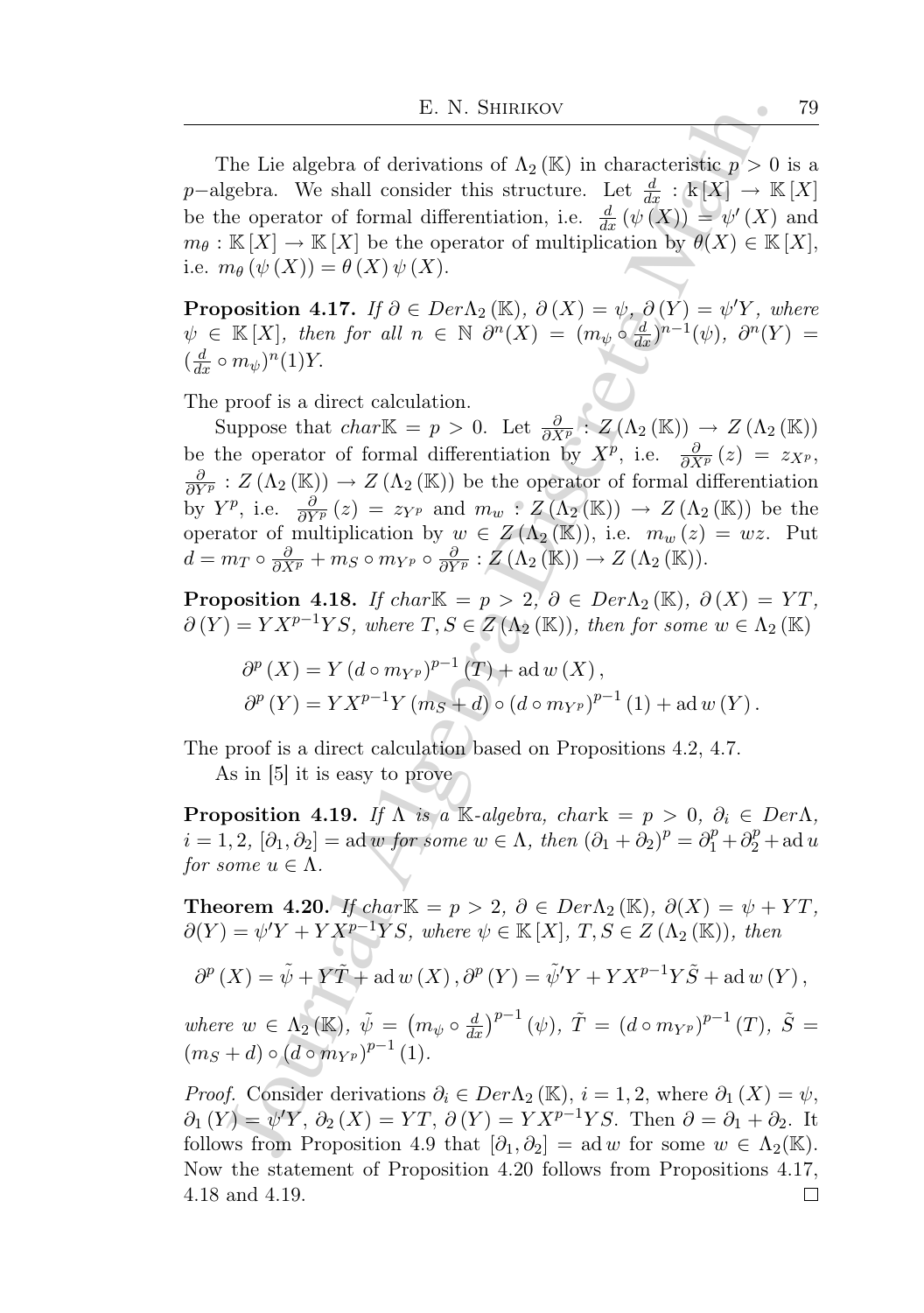**Proposition 4.21.** If char $\mathbb{K} = 2$ ,  $\partial \in Der \Lambda_2(\mathbb{K})$ ,  $\partial(X) = YT$ ,  $\partial(Y)$ YXYS, where  $T, S \in Z(\Lambda_2(K))$ , then for some  $w \in \Lambda_2(K)$ 

$$
\partial^{2} (X) = Y (d \circ m_{Y^{2}}) (T) + \text{ad} w (X),
$$
  

$$
\partial^{2} (Y) = YXY (m_{S} + d) \circ (d \circ m_{Y^{2}}) (1) + \text{ad} w (Y).
$$

*Proof.* Since  $\partial^2 \in Der\Lambda_2(\mathbb{K})$ , it follows from Proposition 4.2 that

$$
\partial^{2} (X) = \tilde{\psi} + Y\tilde{T} + \text{ad} w (X) ,
$$
  

$$
\partial^{2} (Y) = \tilde{\varphi} + (\tilde{\psi'} + \tilde{\varphi'}) Y + YXY\tilde{S} + \text{ad} w (Y) ,
$$

here  $w \in \Lambda_2(\mathbb{K}), \ \tilde{\psi}, \tilde{\varphi} \in \mathbb{K}[X], \ \tilde{T}, \tilde{S} \in Z(\Lambda_2(\mathbb{K}))$ . As in the proof of Proposition 4.18 it is easily shown that  $\tilde{\psi} = 0$ . Since  $\partial^2(Y) =$  $\partial ((YXS)Y) = (\partial (YXS) + YXSYXS)Y$ , we get  $\tilde{\varphi} = 0$ . The following argumentation is the same as in the proof of Proposition 4.18.

**Proposition 4.22.** If char $\mathbb{K} = 2$ ,  $\partial \in Der \Lambda_2(\mathbb{K})$ ,  $\partial(X) = 0$ ,  $\partial(Y) = 0$  $\varphi + \varphi' Y$ , where  $\varphi \in \mathbb{K}[X]$ , then  $\partial^2(X) = 0$ ,  $\partial^2(Y) = \varphi \varphi' + (\varphi')^2 Y$ . *Proof.* We have  $\partial^2(X) = 0$ ,  $\partial^2(Y) = \partial(\varphi + \varphi'Y) = \varphi'\partial(Y) = \varphi\varphi' + \varphi'Y$  $(\varphi')^2 Y$ .

Theorem 4.23. If char $\mathbb{K} = 2$ ,  $\partial \in Der \Lambda_2(\mathbb{K})$ ,  $\partial(X) = \psi + YT$ ,  $\partial(Y) =$  $\varphi + (\psi' + \varphi') Y + Y X Y S$ , where  $\varphi, \psi \in \mathbb{K}[X], T = P + QY^2, P = P(X^2)$ ,  $P, Q, S \in Z(\Lambda_2(\mathbb{K}))$ , then

$$
\partial^{2} (X) = \tilde{\psi} + Y \tilde{T} + \text{ad} w (X),
$$
  

$$
\partial^{2} (Y) = \tilde{\varphi} + (\tilde{\psi}' + \tilde{\varphi}')Y + YXY \tilde{S} + \text{ad} w (Y),
$$

where  $\tilde{T} = (d \circ m_{Y^2}) (T) + \varphi' (T + T'_{Y^2}), \tilde{S} = (m_S + d) \circ (d \circ m_{Y^2}) (1) +$  $(\varphi')'_{X^2} T + \varphi' S + \varphi' S'_{Y^2} Y^2, \ \tilde{\psi} = (m_{\psi} \circ \frac{d}{dx})^2 (X) + \varphi P, \ w \in \Lambda_2 (\mathbb{K}),$  $\tilde{\varphi} = \varphi \varphi'$ .

Two-GENERATED GRADED ALGEBRAS<br>
4.21. If clurk  $K = 2$ ,  $\partial \in Der \Lambda_2(K)$ ,  $\partial (X) = YT$ ,  $\partial (Y) = YT$ ,  $\partial (Y) = YT$ ,  $\partial (Y) = YXY$  (mg + d)  $\alpha$  is  $\alpha$ ) ( $\alpha$  impy) (1) + ad w (X),<br>  $YY = YXY$  (mg + d)  $\alpha$  (d c mpy) (1) + ad w (X),<br>  $\$ *Proof.* Consider derivations  $\partial_i \in Der\Lambda_2(\mathbb{K}), i = 1, 2, 3$ , where  $\partial_1(X) =$  $\psi$ ,  $\partial_1(Y) = \psi'Y$ ,  $\partial_2(X) = YT$ ,  $\partial(Y) = YX^{p-1}YS$ ,  $\partial_3(X) = 0$ ,  $\partial_3(Y) = \varphi + \varphi' Y$ . Then  $\partial = \partial_1 + \partial_2 + \partial_3$ . From Proposition 4.15 we get  $[\partial_1, \partial_2] = \text{ad } w_{12}$  for some  $w_{12} \in \Lambda_2(\mathbb{K}), [\partial_1, \partial_3] = \partial_{13} + \text{ad } w_{13}$ , where  $\partial_{13}(X) = 0, \, \partial_{13}(Y) = (\psi \varphi)'$  and  $w_{13} \in \Lambda_2(\mathbb{K}), [\partial_2, \partial_3] = \partial_{23} + \Lambda_3$ ad  $w_{23}$ , where  $\partial_{23}(X) = \varphi P + \varphi'(T + T'_{Y2}) Y$ ,  $\partial_{23}(Y) = (\varphi P)' Y +$  $YXY((\varphi')'_{X^2}T+\varphi'S+\varphi'S'_{Y^2}Y^2), w_{23} \in \Lambda_2(\mathbb{K})$ . We have

$$
\partial^{2} = (\partial_{1} + \partial_{2} + \partial_{3})^{2}
$$
  
=  $\partial_{1}^{2} + \partial_{2}^{2} + \partial_{3}^{2} + \partial_{1}\partial_{2} + \partial_{2}\partial_{1} + \partial_{1}\partial_{3} + \partial_{3}\partial_{1} + \partial_{2}\partial_{3} + \partial_{3}\partial_{2}$   
=  $\partial_{1}^{2} + \partial_{2}^{2} + \partial_{3}^{2} + \partial_{13} + \partial_{23} + \text{ad}(w_{12} + w_{13} + w_{23}).$ 

It remains to use Propositions 4.17, 4.21 and 4.22.

$$
\qquad \qquad \Box
$$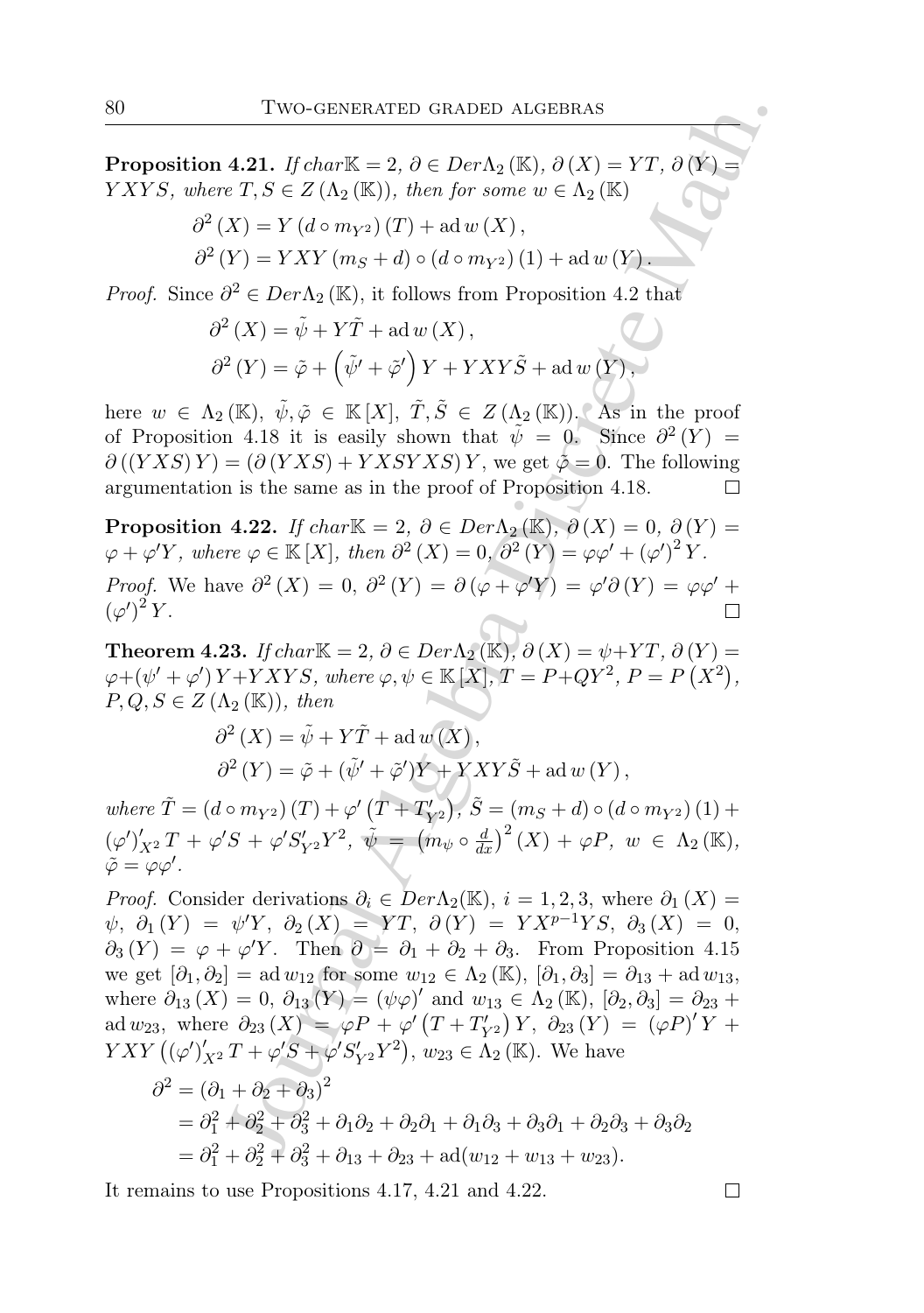## 5. Classification Theorems

Let  $A = \bigoplus_{n=0}^{\infty} A_n$  be an associative graded algebra over field  $A_0 = \mathbb{K}$ generated by elements  $X, Y \in A_1$ . Suppose that  $\dim A_2 = 3$ . Then monomials  $X^2$ ,  $Y^2$ ,  $XY$  and  $YX$  are linear dependent over K, so there exists a unique to proportionality set of coefficients  $(\alpha, \beta, \gamma, \delta) \in \mathbb{K}^4 \setminus \{0\}$ such that

$$
\alpha X^2 + \beta Y^2 + \gamma XY + \delta YX = 0.
$$
\n(5.0.4)

Note that similar algebras over field of zero characteristic are considered in [8].

**Proposition 5.1.** If A is an algebra without zero divisors, then  $\alpha\beta - \gamma\delta \neq$ 0.

E. N. SHIRIKOV<br>
Classification Theorems<br>  $A = \frac{\infty}{6} A_n$  be an associative graded algebra over field  $A_0$  -<br>
rated by elements  $X, Y \in A_1$ . Suppose that dim  $A_Y = 3$ . Then<br>
and  $\sum_i X_i Y_i X Y$  and  $YX$  are linear dependent over *Proof.* Assume that  $\alpha\beta - \gamma\delta = 0$ . If  $\delta = 0$  then either  $\alpha = 0$  or  $\beta = 0$ . Consider the case  $\alpha = 0$ . Since  $(\alpha, \beta, \gamma, \delta) \in \mathbb{K}^4 \setminus \{0\}$ , we see that either  $\beta \neq 0$  or  $\gamma \neq 0$ . Since dim  $A_2 = 3$ , we can conclude that X and Y are linear independent over K. Thus,  $\beta Y + \gamma X \neq 0$  and  $0 = \beta Y^2 + \gamma XY =$  $(\beta Y + \gamma X)Y$ , which is impossible since A has no zero divisors. Similarly, if  $\beta = 0$ , then  $\alpha X + \gamma Y \neq 0$  and  $0 = \alpha X^2 + \gamma XY = X(\alpha X + \gamma Y)$ , a contradiction. Therefore  $\delta \neq 0$ . Then  $\alpha X + \delta Y \neq 0$ ,  $\delta X + \beta Y \neq 0$  and

$$
(\alpha X + \delta Y)(\delta X + \beta Y) = \delta(\alpha X^2 + \beta Y^2 + \gamma XY + \delta YX) = 0.
$$

This contradiction proves the 5.1.

**Proposition 5.2.** Suppose that K has no quadratic extensions and  $\alpha\beta$  –  $\gamma\delta\neq 0$ . Then there exist generators  $X_1$  and  $Y_1$  such that either  $Y_1X_1 =$  $\lambda X_1 Y_1$  for some  $\lambda \in \mathbb{K}^*$  or  $Y_1 X_1 = X_1 Y_1 + Y_1^2$ .

*Proof.* We shall consider two cases. Let first  $\alpha \neq 0$ ,  $\beta = 0$ . Put  $X = Y_1$ ,  $Y = X_1$ . Suppose secondly that  $\alpha \neq 0, \beta \neq 0$ . We shall find  $X_1$  and  $Y_1$ such that  $X = X_1, Y = \xi X_1 + Y_1$ , where  $\xi \in \mathbb{K}$ . We shall latter specify the value of parameter  $\xi$ . If we replace X by  $X_1$  and Y by  $\xi X_1 + Y_1$  in  $(5.0.4)$ , then we get

$$
\alpha X_1^2 + \beta (\xi X_1 + Y_1)^2 + \gamma X_1 (\xi X_1 + Y_1) + \delta (\xi X_1 + Y_1) X_1 =
$$
  
=  $\tilde{\alpha} X_1^2 + \tilde{\beta} Y_1^2 + \tilde{\gamma} X_1 Y_1 + \tilde{\delta} Y_1 X_1 = 0,$ 

where  $\tilde{\alpha} = \alpha + \beta \xi^2 + \gamma \xi + \delta \xi$ . Since  $\beta \neq 0$ , it follows that there exists an element  $\xi \in \mathbb{K}$  such that  $\tilde{\alpha} = 0$ . We claim that  $\tilde{\alpha} \tilde{\beta} - \tilde{\gamma} \tilde{\delta} \neq 0$ . Indeed,

$$
\qquad \qquad \Box
$$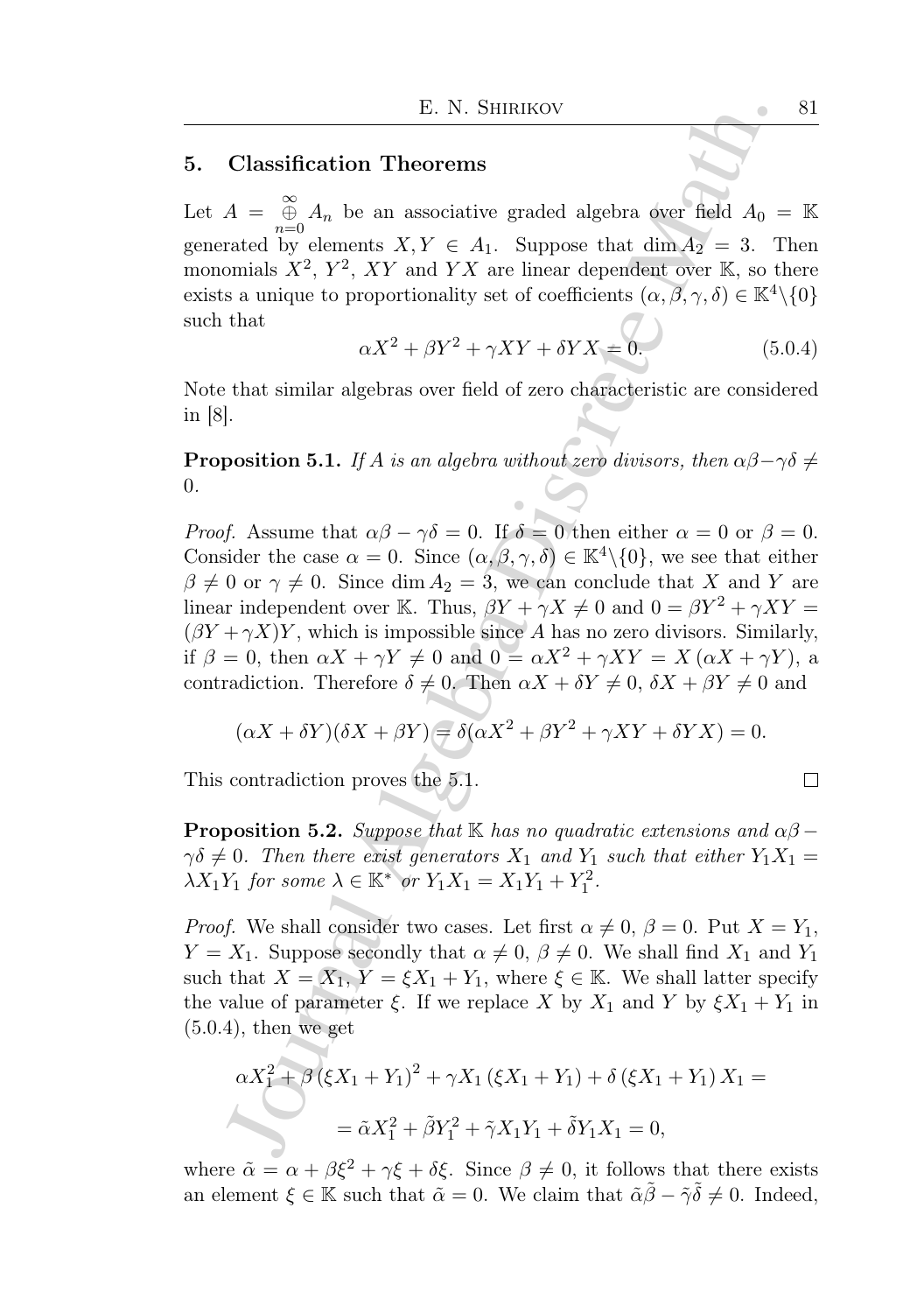the coefficients of quadratic form  $\alpha X^2 + \beta Y^2 + \gamma XY + \delta YX$  are changed under the substitution  $X = X_1, Y = \xi X_1 + Y_1$  according to the rule

$$
\left(\begin{array}{cc} \alpha & \gamma \\ \delta & \beta \end{array}\right) \mapsto \left(\begin{array}{cc} \tilde{\alpha} & \tilde{\gamma} \\ \tilde{\delta} & \tilde{\beta} \end{array}\right) = \left(\begin{array}{cc} 1 & 0 \\ \xi & 1 \end{array}\right)^T \left(\begin{array}{cc} \alpha & \gamma \\ \delta & \beta \end{array}\right) \left(\begin{array}{cc} 1 & 0 \\ \xi & 1 \end{array}\right).
$$

Then

$$
\tilde{\alpha}\tilde{\beta} - \tilde{\gamma}\tilde{\delta} = -\tilde{\gamma}\tilde{\delta} = \det\left(\begin{array}{cc} \tilde{\alpha} & \tilde{\gamma} \\ \tilde{\delta} & \tilde{\beta} \end{array}\right) = (\alpha\beta - \gamma\delta) \neq 0.
$$

Thus, without loss of generality, we can assume that  $\alpha = 0$ . Then  $\gamma \delta \neq 0$ and

$$
YX = -\gamma \delta^{-1} XY - \beta \delta^{-1} Y^2 = \gamma_1 YX + \beta_1 Y^2,
$$
 (5.2.5)

Two-GENERATED GRADED ALGEBRAS<br>
sof quadratic form  $\alpha X^2 + \beta Y^2 + \gamma XY + \delta YX$  are changed<br>
stitution  $X = X_1, Y = \xi X_1 + Y_1$  according to the rule<br>  $\left(\begin{array}{cc} \tilde{\alpha} & \tilde{\gamma} \\ \tilde{\delta} & \tilde{\beta} \end{array}\right) = \left(\begin{array}{cc} 1 & 0 \\ \xi & 1 \end{array}\right)^T \left(\begin{array}{cc}$ where  $\gamma_1 \neq 0$ . If we replace X by  $X_1 + \zeta Y_1$  for some  $\zeta \in \mathbb{K}$  and Y by Y<sub>1</sub> in (5.2.5), then we get  $Y_1(X_1 + \zeta Y_1) = \gamma_1(X_1 + \zeta Y_1) Y_1 + \beta_1 Y_1^2$ . Therefore,  $Y_1X_1 = \gamma_1 X_1 Y_1 + (\beta_1 + \gamma_1 \zeta - \zeta) Y_1^2$ . If either  $\gamma_1 \neq 1$  or  $\beta_1 = 0$ , then there exists an element  $\zeta \in \mathbb{K}$  such that  $\beta_1 + \gamma_1 \zeta - \zeta = 0$ . Thus we have  $Y_1X_1 = \gamma_1X_1Y_1$ . In the converse case  $\gamma_1 = 1$  and  $\beta_1 \neq 0$ , i.e.  $YX = XY + \beta_1 Y^2$ . Let  $X = \beta_1 X_1, Y = Y_1$ . Then  $Y_1 X_1 = X_1 Y_1 + Y_1^2$ .

So, without loss of generality, we can assume that generators  $X$  and Y satisfy either the equality  $YX = \lambda XY, \lambda \in \mathbb{K}^*$ , or the equality  $YX = \lambda XY$  $XY+Y^2$ .

The following theorems shows that if some additional conditions hold true, then there exist only two classes of these algebras, namely quantum polynomials in two variables and Jordanian plane.

**Theorem 5.3.** If  $K$  has no quadratic extensions, A is a central algebra and  $\alpha\beta - \gamma\delta \neq 0$ , then either  $A = \Lambda_1(\mathbb{K}, \lambda)$  and  $\lambda \in \mathbb{K}^*$  is not a root of unity, or  $A = \Lambda_2(\mathbb{K})$  and char $\mathbb{K} = 0$ . In particular, A is a domain and  $\dim A_n = n + 1, n \in \mathbb{N}.$ 

*Proof.* From Proposition 5.2 it follows that  $A = B/I$ , where either  $B =$  $\Lambda_1(\mathbb{K},\lambda)$  or  $B=\Lambda_2(\mathbb{K})$  and I is a homogeneous prime ideal of the algebra  $B, I \neq B$ . We are going to prove that  $I = 0$ . Assume the converse and consider two cases.

Case 1: let  $B = \Lambda_1(\mathbb{K}, \lambda)$ , where  $\lambda \in \mathbb{K}^*$ . If  $\lambda^m = 1$  for some  $m \in \mathbb{N}$ , then from Theorem 2.2 we can conclude that  $X^m$ ,  $Y^m$  are central in  $\Lambda_1(\mathbb{K},\lambda)$ . Consider the canonical homomorphism

$$
\mathscr{M}:\Lambda_1(\mathbb{K},\lambda)\rightarrow\Lambda_1(\mathbb{K},\lambda)_{\mathcal{U}}.
$$

Since  $\pi$  is surjective we have  $\pi(X^p), \pi(Y^p) \in Z\left(\Lambda_1(\mathbb{K}, \lambda)/_I\right)$ . But the algebra  $\Lambda_1 (\mathbb{K}, \lambda) / I$  is central and so  $\pi(X^m) = \alpha \in \mathbb{K}$  and  $\pi(Y^m) = \beta \in$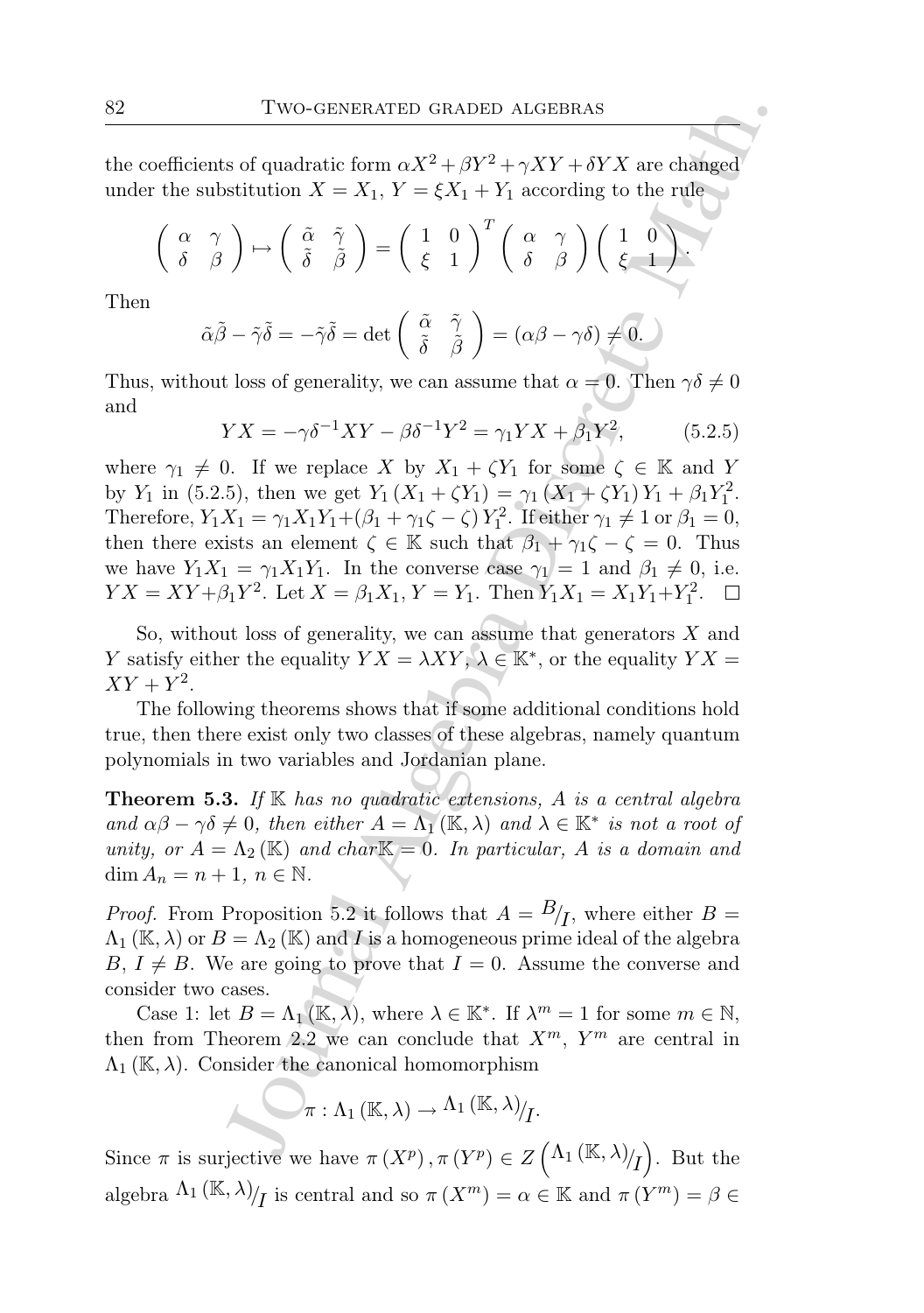E. N. SHIRIKOV<br>
Therefore,  $X^m - \alpha, Y^m - \beta \in I$ . Since the ideal  $I$  is homogeneous<br>  $x = \beta = 0$ , i.e.  $X^m, Y^m \in I$ . But the ideal  $I$  is prime, so  $X, Y$ <br>  $I = (X, Y)$ . But dim  $A_2 = 3$ . This contradiction shows that  $\lambda$  is<br>
of K. Therefore,  $X^m - \alpha$ ,  $Y^m - \beta \in I$ . Since the ideal I is homogeneous, we get  $\alpha = \beta = 0$ , i.e.  $X^m, Y^m \in I$ . But the ideal I is prime, so  $X, Y \in I$ and  $I = (X, Y)$ . But dim  $A_2 = 3$ . This contradiction shows that  $\lambda$  is not a root of unity. Then by Theorem 2.5 it follows that I is one of ideals  $(X), (Y)$  or  $(X, Y)$ . In each case dim  $A_2 < 3$ . Thus, if  $B = \Lambda_1(\mathbb{K}, \lambda)$ , then  $I = 0$ .

Case 2:  $B = \Lambda_2(\mathbb{K})$ . If  $char \mathbb{K} = p > 0$ , then from Theorem 2.2 we get  $Y^p$  is central in  $\Lambda_2(\mathbb{K})$ . Consider the canonical homomorphism  $\pi : \Lambda_2(\mathbb{K}) \to \Lambda_2(\mathbb{K})/I$ . Since  $\pi$  is surjective we have  $\pi(Y^p) \in$  $Z\left(\Lambda_1 (\mathbb{K}, \lambda)/_I\right)$ . Then we can apply the same arguments as in the preceding case.  $\Box$ 

**Theorem 5.4.** If K has no quadratic extensions, dim  $A_n = n+1$ ,  $n \in \mathbb{N}$ , and  $\alpha\beta-\gamma\delta\neq 0$ , then either  $A=\Lambda_1(\mathbb{K},\lambda)$  or  $A=\Lambda_2(\mathbb{K})$ . In particular, A is a domain.

Proof. Without loss of generality, we can assume that generators X and Y satisfy either the equality  $YX = \lambda XY, \lambda \in \mathbb{K}^*$ , or the equality  $YX = \lambda XY$  $XY + Y^2$ . Consider the case  $YX = XY + Y^2$ . Put

$$
\Lambda_2\left(\mathbb{K}\right)=\mathbb{K}\left\langle\tilde{X},\tilde{Y}\right\rangle\!\Big/\!\!\left(\tilde{Y}\tilde{X}-\tilde{X}\tilde{Y}-\tilde{Y}^2\right)=\mathop{\oplus}_{n=0}^\infty\tilde{A}_n,
$$

where  $\tilde{A}_0 = \mathbb{K}, \tilde{A}_n, n \in \mathbb{N}$ , is a linear span of monomials of degree n in  $\tilde{X}$ ,  $\tilde{Y}$ . From Proposition 1.2 we get dim  $\tilde{A}_n = n + 1$ . There exists a graded algebra homomorphism  $\varphi : \Lambda_2(\mathbb{K}) \to A, X \mapsto X, Y \mapsto Y$ . Then ker  $\varphi = 0$ , i.e.  $A = \Lambda_2(\mathbb{K})$ . In the case  $YX = \lambda XY, \lambda \in \mathbb{K}^*$ , using the same arguments we get  $A = \Lambda_1 (\mathbb{K}, \lambda)$ .  $\Box$ 

Corollary 5.5. If  $\dim A_n = n + 1$ ,  $n \in \mathbb{N}$ ,  $\alpha\beta - \gamma\delta \neq 0$ , then A is a domain.

*Proof.* Put  $\bar{A} = \bar{\mathbb{K}} \otimes_{\mathbb{K}} A$ . Then  $\bar{A}$  is generated over  $\bar{\mathbb{K}}$  by elements  $\bar{X} =$  $1\otimes X$  and  $\overline{Y} = 1\otimes Y$  and  $\overline{A} = \bigoplus_{n=0}^{\infty} \overline{A}_n$ , where  $\overline{A}_n$ ,  $n \in \mathbb{N}$ , is the linear span of all monomials of degree n in  $\tilde{X}$  and  $\bar{Y}$ . In particular, dim  $\bar{A}_n = n + 1$ . It is evident that  $\alpha \bar{X}^2 + \beta \bar{Y}^2 + \gamma \bar{X}\bar{Y} + \delta \bar{Y}\bar{X} = 0$ . Then from Theorem 5.4 it follows that  $A$  is a domain.  $\Box$ 

#### References

[1] Artamonov V. A., Quantum Serre conjecture, Uspehi mat. nauk 53(1998), N 4, 3-77.